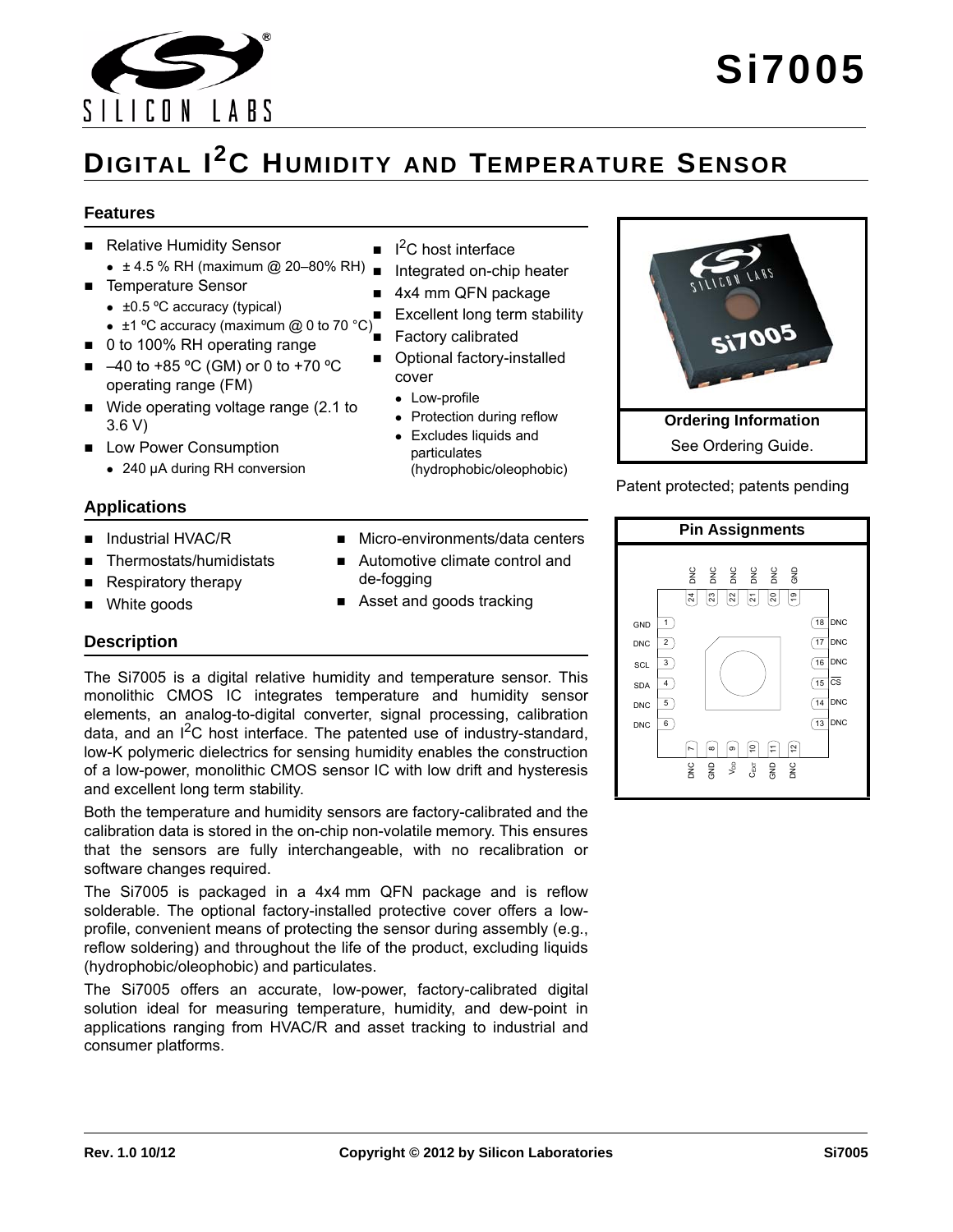# **Functional Block Diagram**



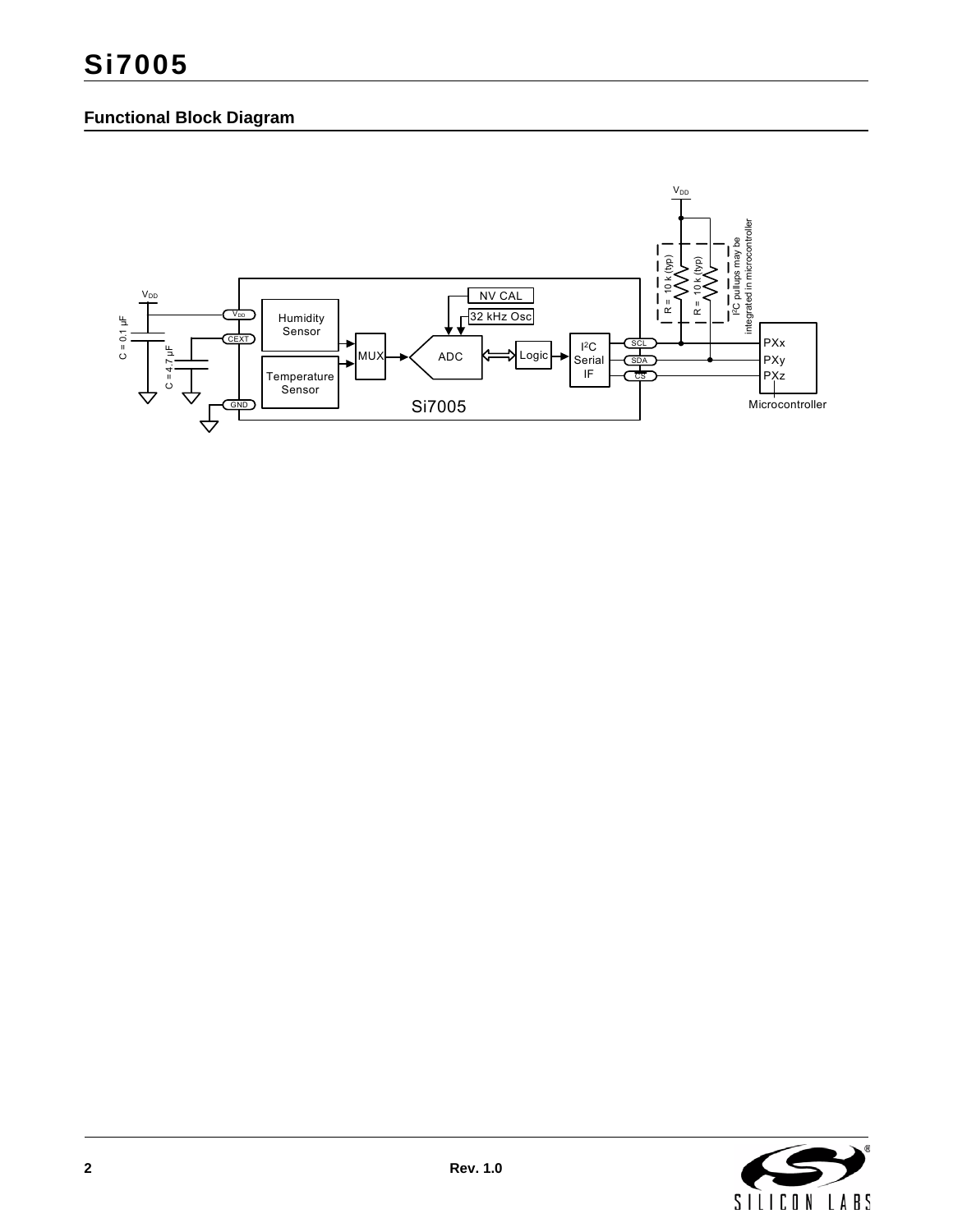# **TABLE OF CONTENTS**

# **Section Page**

| 11. PCB Land Pattern and Solder Mask Design 34 |  |
|------------------------------------------------|--|
|                                                |  |
|                                                |  |
|                                                |  |
|                                                |  |
|                                                |  |
|                                                |  |

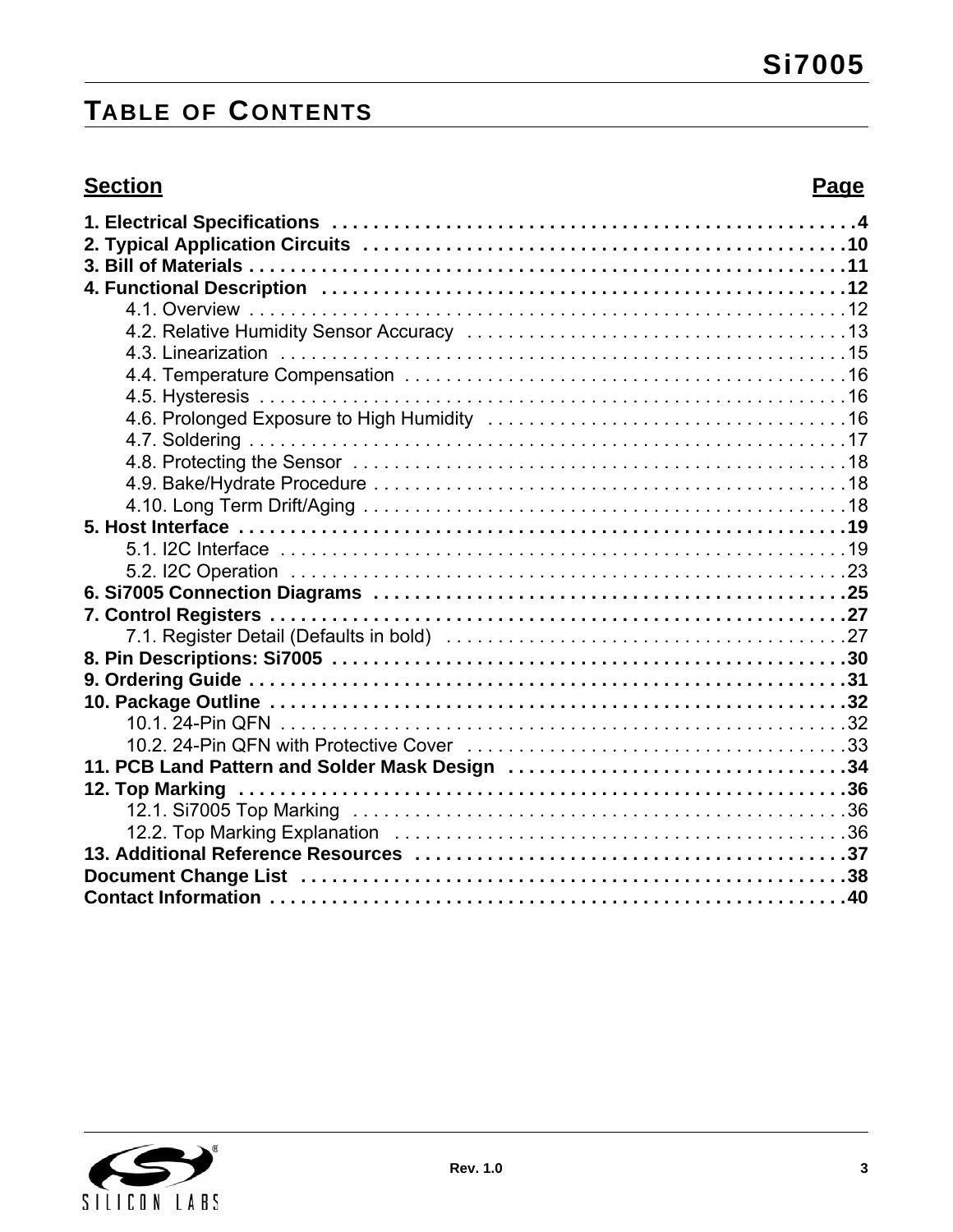# <span id="page-3-0"></span>**1. Electrical Specifications**

Unless otherwise specified, all min/max specifications apply over the recommended operating conditions.

#### **Table 1. Recommended Operating Conditions**

| <b>Parameter</b>             | Symbol          | <b>Test Condition</b> | Min   | <b>Typ</b> | Max | Unit        |
|------------------------------|-----------------|-----------------------|-------|------------|-----|-------------|
| <b>Power Supply</b>          | V <sub>DD</sub> |                       | 2.1   | 3.3        | 3.6 |             |
| <b>Operating Temperature</b> | A               | G grade               | $-40$ |            | 85  | $^{\circ}C$ |
| <b>Operating Temperature</b> | ١A              | F grade               |       |            | 70  | $^{\circ}C$ |

#### <span id="page-3-1"></span>**Table 2. General Specifications**

 $2.1 \le V_{DD} \le 3.6$  V; T<sub>A</sub> = 0 to 70 °C (F grade) or –40 to 85 °C (G grade) unless otherwise noted.

| <b>Parameter</b>    | <b>Symbol</b>   | <b>Test Condition</b>                                           | Min                 | <b>Typ</b> | <b>Max</b>          | <b>Unit</b> |
|---------------------|-----------------|-----------------------------------------------------------------|---------------------|------------|---------------------|-------------|
| Input Voltage High  | $V_{\text{IH}}$ | CS, SCL, SDA pins                                               | 0.7xV <sub>DD</sub> |            |                     | V           |
| Input Voltage Low   | $V_{IL}$        | CS, SCL, SDA pins                                               |                     |            | 0.3xV <sub>DD</sub> | V           |
| Input Voltage Range | $V_{IN}$        | SCL, SDA pins with respect<br>to GND                            | 0.0                 |            | 3.6                 | V           |
|                     |                 | CS, $C_{EXT}$ pin with respect to<br><b>GND</b>                 | 0.0                 |            | V <sub>DD</sub>     | V           |
| Input Leakage       | ΙL.             | CS, SCL, SDA pins                                               |                     |            | ±1                  | μA          |
| Output Voltage Low  | $V_{OL}$        | SDA pin; $I_{\text{O1}} = 8.5 \text{ mA}$ ;<br>$V_{DD}$ = 3.3 V |                     |            | 0.6                 | V           |
|                     |                 | SDA pin; $I_{\text{OI}} = 3.5 \text{ mA}$ ;<br>$V_{DD} = 2.1 V$ |                     |            | 0.4                 | V           |

**Notes:**

1. Si7005 can draw excess current if V<sub>DD</sub> and CS are ramped high together. To enter the lowest power mode, either hold CS low while  $\mathsf{V}_{\mathsf{DD}}$  ramps or pulse CS low after  $\mathsf{V}_{\mathsf{DD}}$  reaches its final value.

**2.** SDA and SCL pins have an internal 75 k $\Omega$  pull-up resistor to VDD

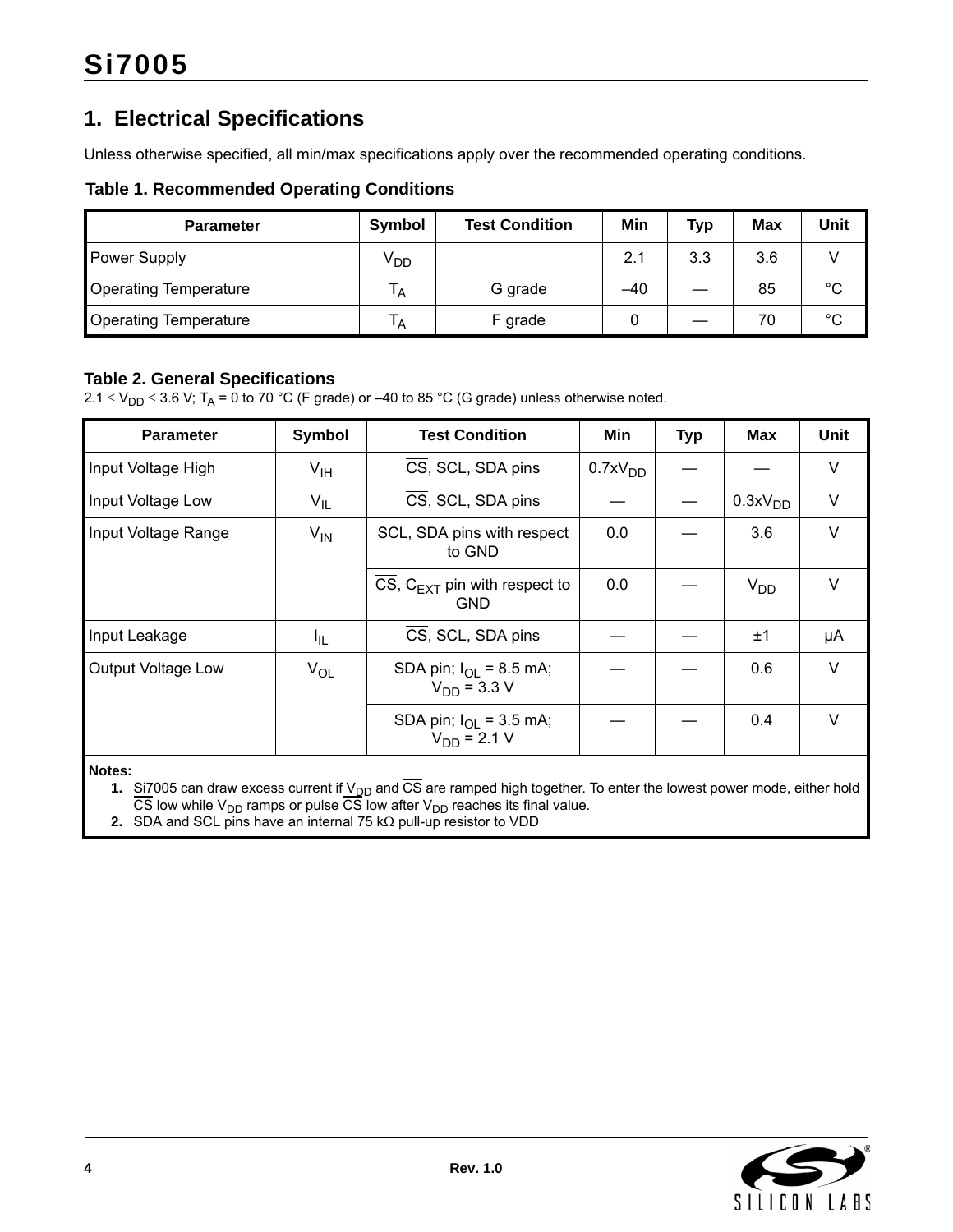#### **Table 2. General Specifications (Continued)**

2.1  $\leq$  V<sub>DD</sub>  $\leq$  3.6 V; T<sub>A</sub> = 0 to 70 °C (F grade) or –40 to 85 °C (G grade) unless otherwise noted.

| <b>Parameter</b>         | <b>Symbol</b>              | <b>Test Condition</b>                                                                                                 | Min | <b>Typ</b> | <b>Max</b> | <b>Unit</b> |
|--------------------------|----------------------------|-----------------------------------------------------------------------------------------------------------------------|-----|------------|------------|-------------|
| <b>Power Consumption</b> | $I_{DD}$                   | RH conversion in progress                                                                                             |     | 240        | 560        | μA          |
|                          |                            | Temperature conversion in<br>progress                                                                                 |     | 320        | 565        | μA          |
|                          |                            | Average for 1 temperature<br>and 1 RH conversion /<br>minute                                                          |     | 1          |            | μA          |
|                          |                            | $CS < V_{II}$ ; no conversion in<br>progress; $V_{DD}$ = 3.3 V;<br>$SDA = SCL \ge V_{IH}$                             |     | 150        |            | μA          |
|                          |                            | $\overline{\text{CS}}$ > $V_{\text{IH}}$                                                                              |     |            | 100        | μA          |
|                          |                            | $CS < V_{\parallel}$ ; no conversion in<br>progress; $V_{DD}$ = 3.3 V;<br>SDA = SCL $\geq$ V <sub>IH</sub> ; HEAT = 1 |     | 24         | 31         | mA          |
| <b>Conversion Time</b>   | t <sub>CONV</sub>          | 14-bit temperature; 12-bit RH<br>$(Fast = 0)$                                                                         |     | 35         | 40         |             |
|                          |                            | 13-bit temperature; 11-bit RH<br>$(Fast = 1)$                                                                         |     | 18         | 21         | ms          |
| Wake Up Time             | $t_{\overline{\text{CS}}}$ | From CS < VIL to ready for a<br>temp/RH conversion                                                                    |     | 10         | 15         | ms          |
| Power Up Time            | t <sub>PU</sub>            | From $V_{DD} \geq 2.1V$ to ready for<br>a temp/RH conversion                                                          |     | 10         | 15         | ms          |
|                          |                            |                                                                                                                       |     |            |            |             |

**Notes:**

1. Si7005 can draw excess current if V<sub>DD</sub> and CS are ramped high together. To enter the lowest power mode, either hold

CS low while  $\mathsf{V}_{\mathsf{DD}}$  ramps or pulse CS low after  $\mathsf{V}_{\mathsf{DD}}$  reaches its final value. **2.** SDA and SCL pins have an internal 75 k $\Omega$  pull-up resistor to VDD

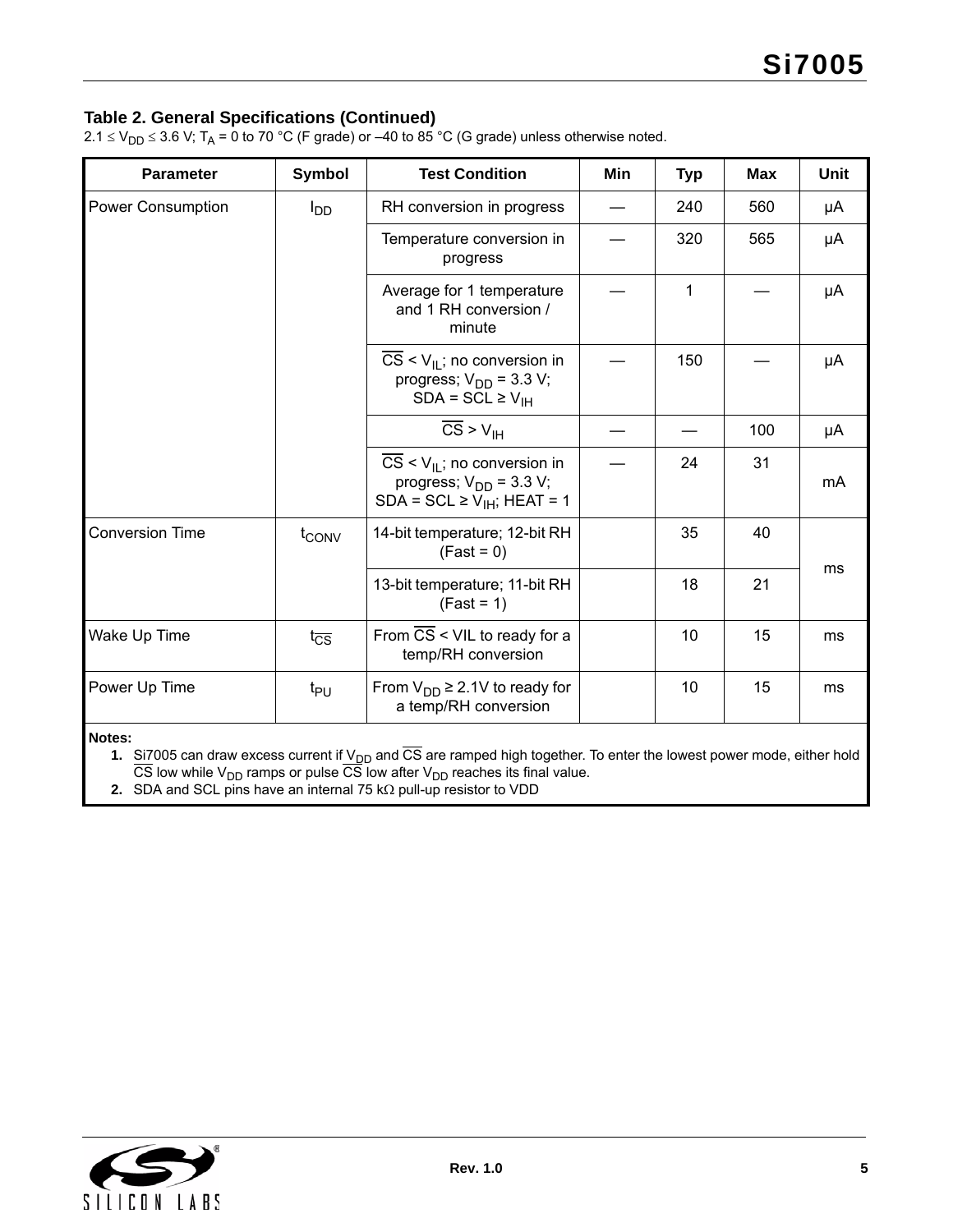### **Table 3. I2C Interface Specifications\***

2.1 $\le$  V<sub>DD</sub>  $\le$  3.6 V; T<sub>A</sub> = 0 to 70 °C (F grade) or –40 to +85 °C (G grade) unless otherwise noted.

| <b>Parameter</b>                                               | <b>Symbol</b>                | <b>Test Condition</b>                         | Min               | <b>Typ</b> | <b>Max</b> | <b>Unit</b> |
|----------------------------------------------------------------|------------------------------|-----------------------------------------------|-------------------|------------|------------|-------------|
| <b>Hysteresis</b>                                              | V <sub>HYS</sub>             | High-to-low versus low-to-<br>high transition | $0.05 \times VDD$ |            |            | V           |
| <b>SCLK Frequency</b>                                          | $f_{\rm SCL}$                |                                               |                   |            | 400        | kHz         |
| SCL high time                                                  | $t_{\mathsf{SKH}}$           |                                               | 0.6               |            |            | μs          |
| <b>SCL low time</b>                                            | $t_{\mathsf{SKL}}$           |                                               | 1.3               |            |            | μs          |
| Start hold time                                                | $t_{\scriptstyle\text{STH}}$ |                                               | 0.6               |            |            | μs          |
| Start setup time                                               | $t_{\text{STS}}$             |                                               | 0.6               |            |            | μs          |
| Stop setup time                                                | t <sub>SPS</sub>             |                                               | 0.6               |            |            | μs          |
| Bus free time                                                  | $t_{\text{BUF}}$             | Between Stop and Start                        | 1.3               |            |            | μs          |
| SDA setup time                                                 | $t_{DS}$                     |                                               | 100               |            |            | ns          |
| SDA hold time                                                  | $t_{DH}$                     |                                               | 100               |            |            | ns          |
| SDA valid time                                                 | t <sub>VD;DAT</sub>          | From SCL low to data valid                    |                   |            | 0.9        | μs          |
| SDA acknowledge valid time                                     | t <sub>VD;ACK</sub>          | From SCL low to data valid                    |                   |            | 0.9        | μs          |
| *Note: All values are referenced to $V_{II}$ and/or $V_{II}$ . |                              |                                               |                   |            |            |             |





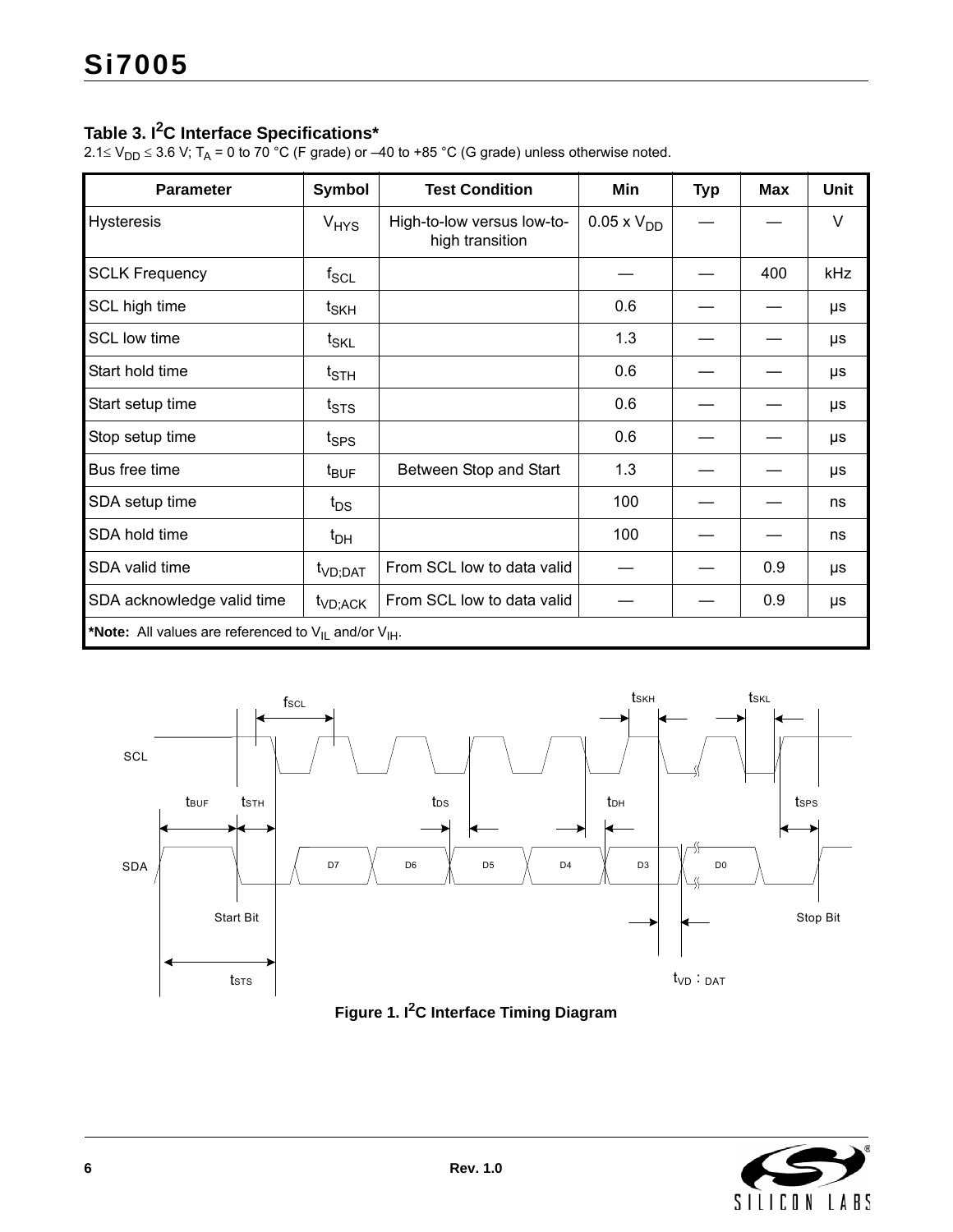#### <span id="page-6-6"></span>**Table 4. Humidity Sensor**

 $2.1 \le V_{DD} \le 3.6$  V; T<sub>A</sub> = 25 °C; t<sub>CONV</sub> = 35 ms unless otherwise noted.

| <b>Parameter</b>                 | Symbol | <b>Test Condition</b> | Min | <b>Typ</b>   | <b>Max</b> | <b>Unit</b>       |
|----------------------------------|--------|-----------------------|-----|--------------|------------|-------------------|
| Operating Range <sup>1</sup>     |        | Non-condensing        | 0   |              | 100        | %RH               |
| Resolution <sup>2</sup>          |        |                       |     |              | 12         | bit               |
| Accuracy $3,4$                   |        | 20-80% RH             |     | ±3.0         |            | %RH               |
|                                  |        | 0-100% RH             |     | See Figure 2 |            |                   |
| Repeatability-Noise              |        |                       |     | 0.05         |            | %RH<br><b>RMS</b> |
| Response Time <sup>5</sup>       | τ 63%  | 1 m/s airflow         |     | 8            |            | S                 |
| <b>Hysteresis</b>                |        |                       |     | $+1$         |            | %RH               |
| Long Term Stability <sup>4</sup> |        |                       |     | ≤0.25        |            | %RH/yr            |

#### <span id="page-6-1"></span>**Notes:**

**1.** Recommended humidity operating range is 20 to 80% RH (non-condensing) over 0 to 60 °C. Prolonged operation beyond these ranges may result in a shift of sensor reading, with slow recovery time.

<span id="page-6-5"></span>**2.** The Si7005 has a nominal output of 16 codes per %RH, with 0h0000 = –24%RH.

<span id="page-6-2"></span>**3.** Excludes hysteresis, long term drift, and certain other factors and is applicable to non-condensing environments only. See section ["4.2. Relative Humidity Sensor Accuracy"](#page-12-0) for more details.

<span id="page-6-3"></span>**4.** May be impacted by dust, vaporized solvents or other contaminants, e.g., out-gassing tapes, adhesives, packaging materials, etc. See section ["4.10. Long Term Drift/Aging".](#page-17-2)

<span id="page-6-4"></span>**5.** Time for sensor output to reach 63% of its final value after a step change.



#### **Figure 2. RH Accuracy at 30 °C**

<span id="page-6-0"></span>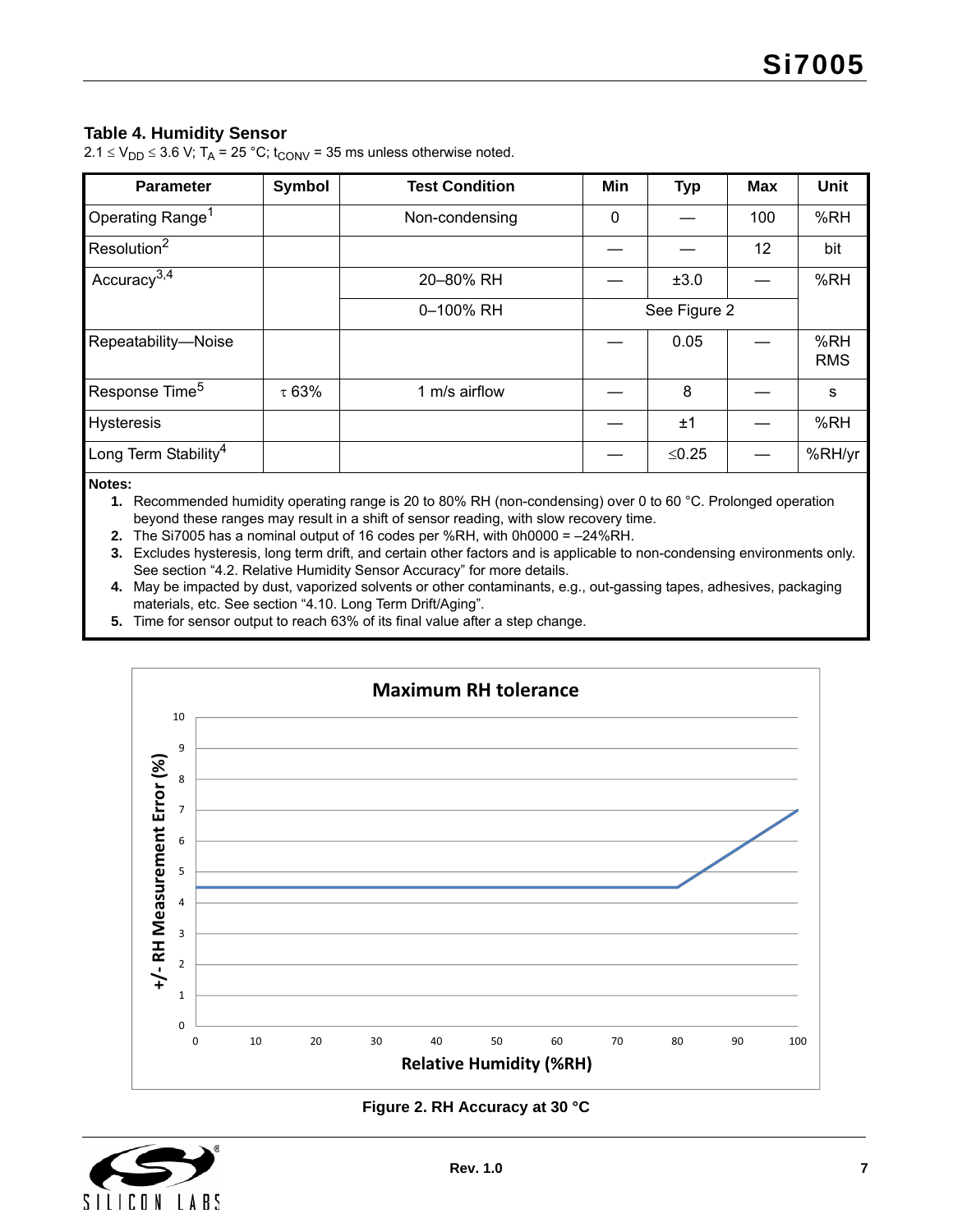#### <span id="page-7-4"></span>**Table 5. Temperature Sensor**

 $2.1 \le V_{DD} \le 3.6$  V; T<sub>A</sub> = 0 to 70 °C (F grade) or –40 to +85 °C (G grade); t<sub>CONV</sub> = 35 ms unless otherwise noted.

| <b>Parameter</b>           | <b>Symbol</b> | <b>Test Condition</b>            | Min   | <b>Typ</b>    | <b>Max</b> | Unit                      |
|----------------------------|---------------|----------------------------------|-------|---------------|------------|---------------------------|
| <b>Operating Range</b>     |               |                                  | $-40$ |               | 85         | $^{\circ}C$               |
| Resolution <sup>1</sup>    |               |                                  |       |               | 14         | <b>Bit</b>                |
|                            |               |                                  |       |               | 1/32       | $^{\circ}C$               |
| Accuracy <sup>2</sup>      |               | Typical at 25 °C                 |       | ±0.5          |            | $^{\circ}C$               |
|                            |               | Maximum                          |       | See Figure 3. |            | $^{\circ}C$               |
| Repeatability-Noise        |               |                                  |       | 0.1           |            | $^{\circ}C$<br><b>RMS</b> |
| Response Time <sup>3</sup> |               | Time to reach 63% of final value |       | 1.5           |            | s                         |
| Long Term Stability        |               |                                  |       | < 0.05        |            | °C/yr                     |
| Notes:                     |               |                                  |       |               |            |                           |

<span id="page-7-0"></span>**1.** The Si7005 has a nominal output of 32 codes /°C, with 0000 = –50 °C

<span id="page-7-1"></span>**2.** Temperature sensor accuracy is for  $V_{DD} = 2.3$  to 3.6 V.

<span id="page-7-3"></span>**3.** Actual response times will vary dependent on system thermal mass and air-flow.



#### <span id="page-7-2"></span>**Figure 3. Maximum Temperature Accuracy**

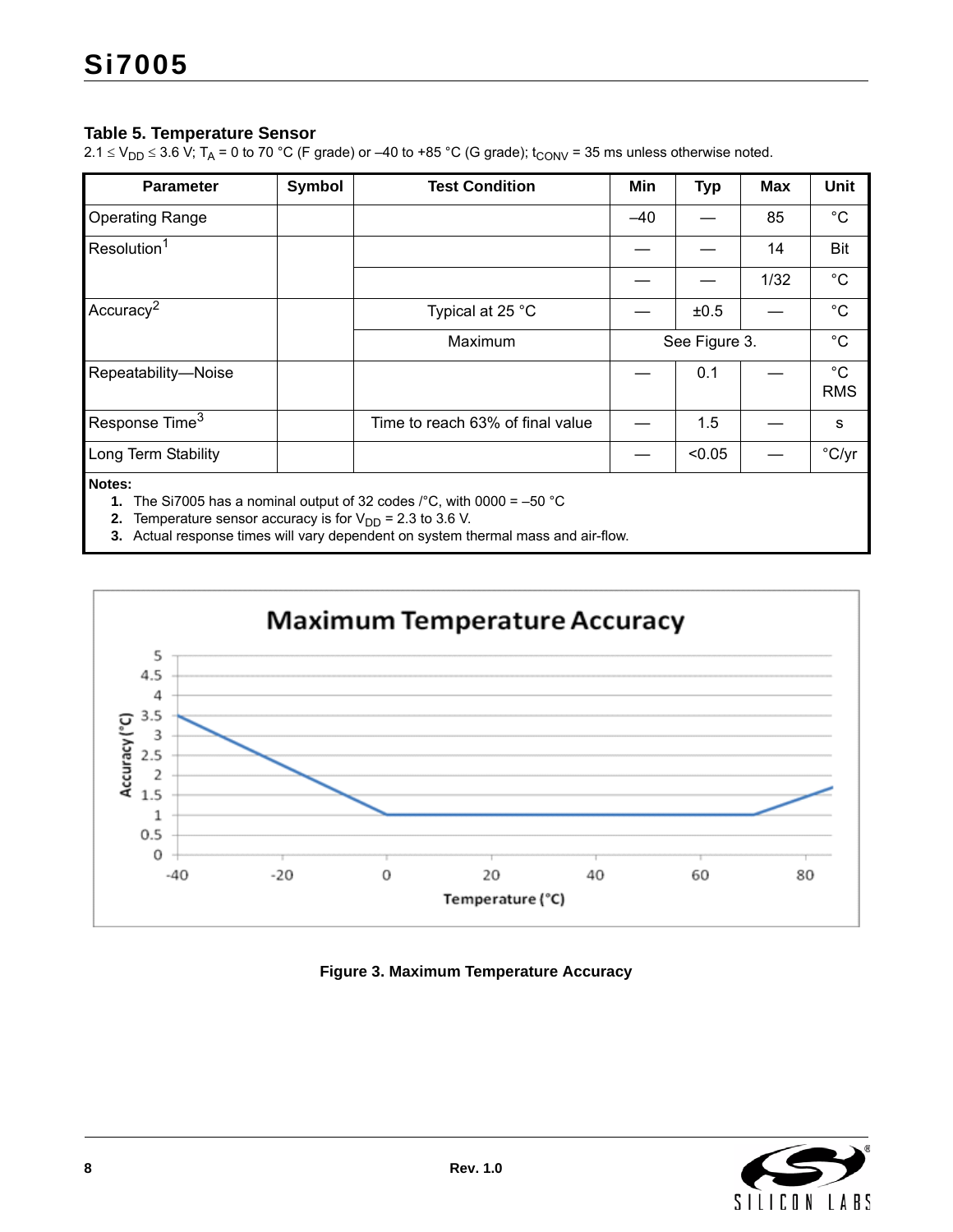### <span id="page-8-3"></span>**Table 6. Thermal Characteristics**

| <b>Parameter</b>                   | Symbol        | <b>Test Condition</b>                              | <b>QFN-24</b> | Unit          |
|------------------------------------|---------------|----------------------------------------------------|---------------|---------------|
| Junction-to-Air Thermal Resistance | $\theta$ .JA  | JEDEC 4-layer board                                | 55            | $\degree$ C/W |
| Uunction-to-Air Thermal Resistance | $\theta_{JA}$ | 2-layer evaluation PCB with<br>minimal thermal pad | 110           | $\degree$ C/W |

### <span id="page-8-2"></span>**Table 7. Absolute Maximum Ratings[1](#page-8-0),[2](#page-8-1)**

| <b>Symbol</b> | Test<br><b>Condition</b> | Min    | <b>Typ</b> | Max         | Unit        |
|---------------|--------------------------|--------|------------|-------------|-------------|
|               |                          | $-55$  |            | 125         | $^{\circ}C$ |
|               |                          | $-65$  |            | 150         | $^{\circ}C$ |
|               |                          | $-0.3$ |            | 3.9         | V           |
|               |                          | $-0.3$ |            | $VDD + 0.3$ | V           |
|               |                          | $-0.3$ |            | 4.2         | V           |
|               |                          |        |            |             |             |

<span id="page-8-0"></span>**Notes:**

**1.** Absolute maximum ratings are stress ratings only; operation at or beyond these conditions is not implied and may shorten the life of the device or alter its performance.

<span id="page-8-1"></span>**2.** For best accuracy, after removal from the sealed shipping bags, the Si7005 should be stored in climate controlled conditions (10 to 35 °C, 20 to 60 %RH). Exposure to high temperature and/or high humidity environments can cause a small upwards shift in RH readings.

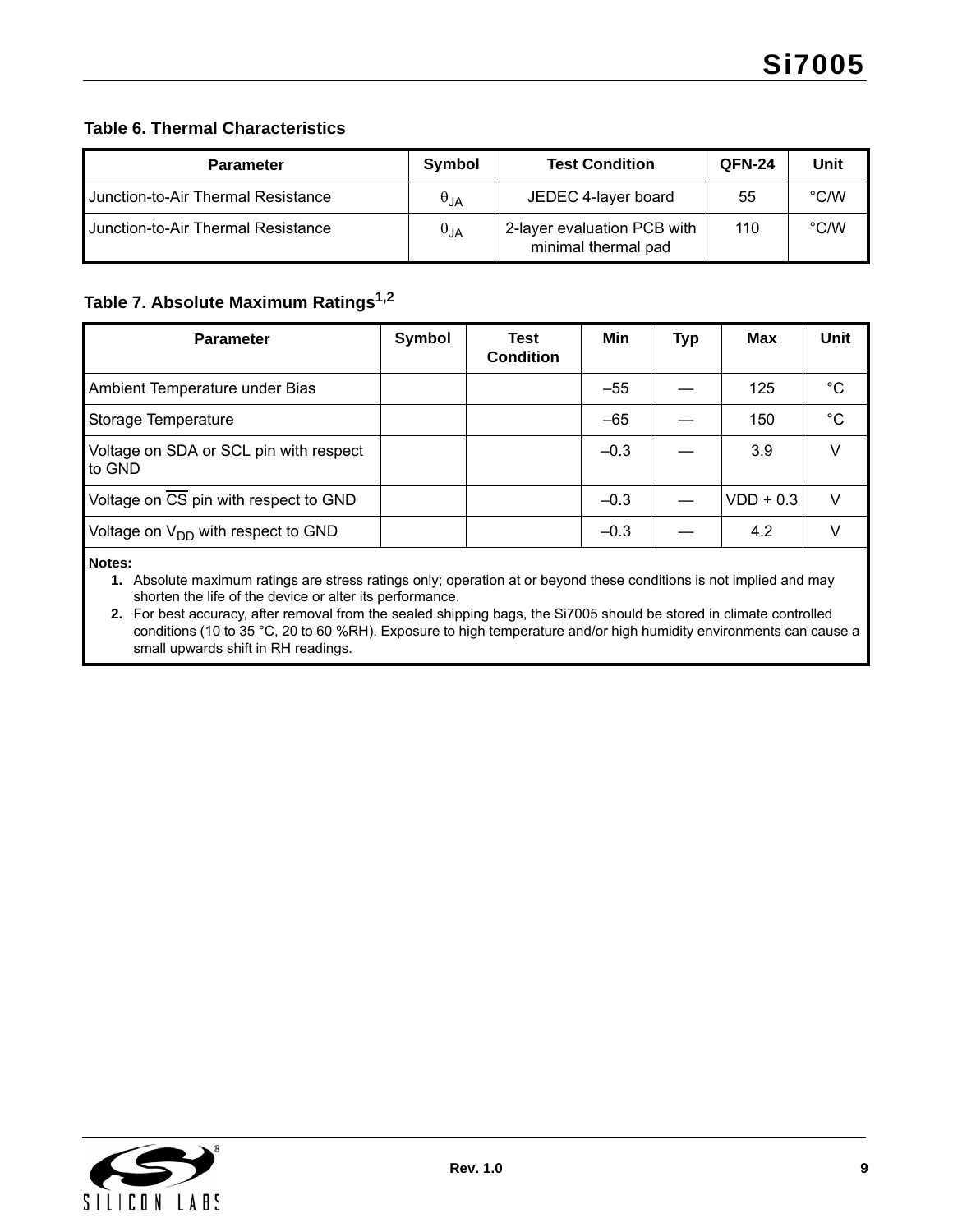# <span id="page-9-0"></span>**2. Typical Application Circuits**

Note: If the Si7005 shares an I<sup>2</sup>C bus with other slave devices, it should be powered down when the master controller is communicating with the other slave devices.

The Si7005 can be powered down either by setting the  $\overline{CS}$  signal to logic high or setting the VDD pin to 0 V. Refer to [Figure 5](#page-9-1) for an illustration of this method of powering the Si7005 from an MCU GPIO (the Si7005 VDD is powered from an MCU port pin).



**Figure 4. Typical Application Circuit**



<span id="page-9-1"></span>**Figure 5. Typical Application Circuit for Battery-Powered Applications**

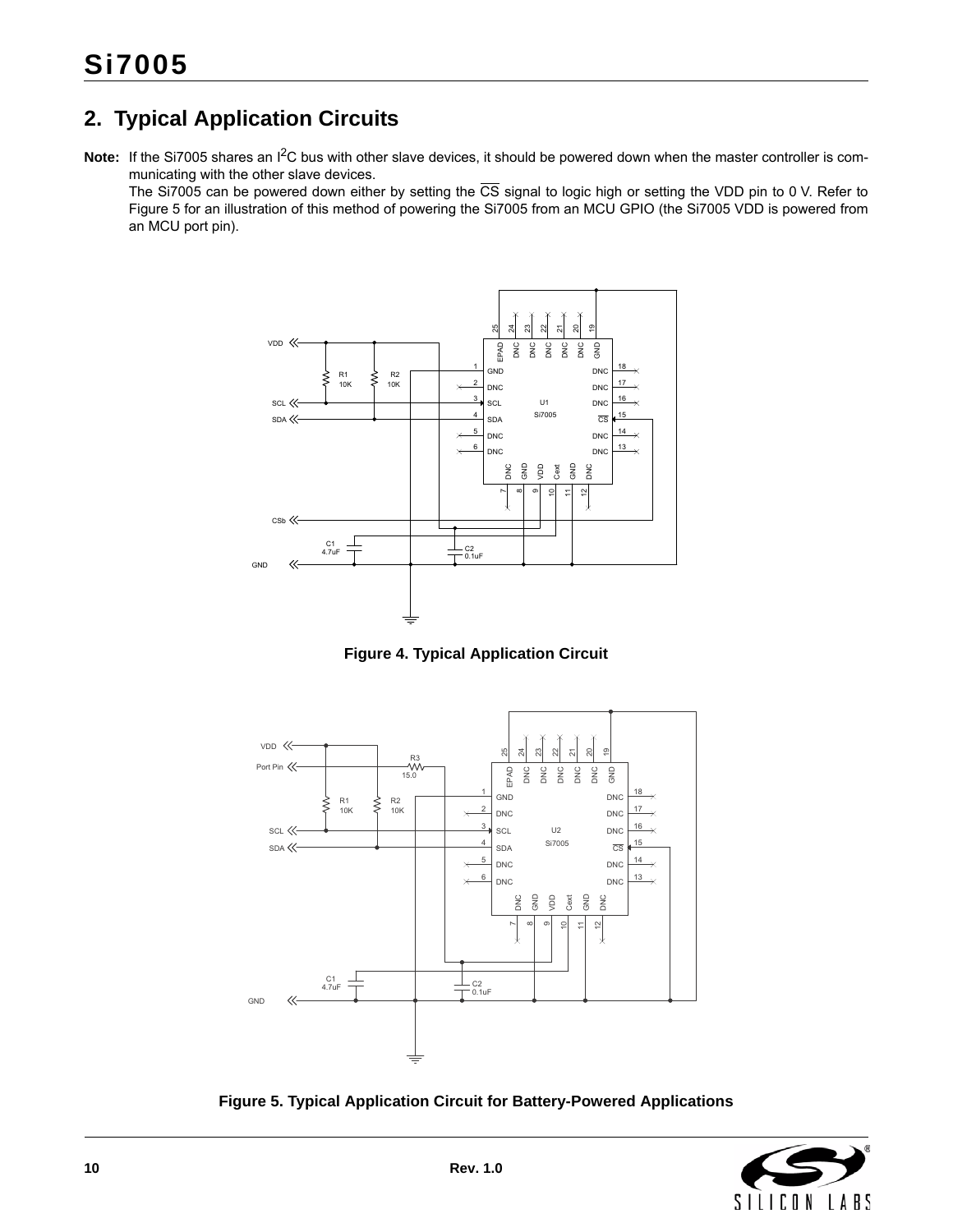# <span id="page-10-0"></span>**3. Bill of Materials**

| Reference                                                                                                                                          | <b>Description</b>                         | <b>Mfr Part Number</b> | <b>Manufacturer</b> |  |
|----------------------------------------------------------------------------------------------------------------------------------------------------|--------------------------------------------|------------------------|---------------------|--|
| C1                                                                                                                                                 | Capacitor, 4.7 µF, 6.3 V, X5R, 0603        | C0603X5R6R3-475M       | Venkel              |  |
| C <sub>2</sub>                                                                                                                                     | Capacitor, 0.1 µF, 6.3 V, X7R, 0603        | C0603X7R6R3-104M       | Venkel              |  |
| $R1^*$                                                                                                                                             | Resistor, 10 k $\Omega$ , ±5%, 1/16W, 0603 | CR0603-16W-1002J       | Venkel              |  |
| $R2^*$<br>Resistor, 10 k $\Omega$ , ±5%, 1/16W, 0603<br>CR0603-16W-1002J                                                                           |                                            | Venkel                 |                     |  |
| IC, digital temperature/humidity sensor<br>U1<br>Silicon Labs<br>Si7005                                                                            |                                            |                        |                     |  |
| *Note: Typical value shown. Optimal value depends on bus capacitance and speed of bus operation; not needed if present<br>elsewhere in the system. |                                            |                        |                     |  |

**Table 8. Typical Application Circuit BOM**

# **Table 9. Typical Application Circuit for Battery-Powered Applications BOM**

| Reference                                                                                                              | <b>Description</b>                         | <b>Mfr Part Number</b> | <b>Manufacturer</b> |  |
|------------------------------------------------------------------------------------------------------------------------|--------------------------------------------|------------------------|---------------------|--|
| C <sub>1</sub>                                                                                                         | Capacitor, 4.7 µF, 6.3 V, X5R, 0805        | C0805X5R160-475M       | Venkel              |  |
| C <sub>2</sub>                                                                                                         | Capacitor, 0.1 µF, 6.3 V, X7R, 0603        | C0603X7R6R3-104M       | Venkel              |  |
| $R1^*$                                                                                                                 | Resistor, 10 k $\Omega$ , ±5%, 1/16W, 0603 | CR0603-16W-1002J       | Venkel              |  |
| $R2^*$                                                                                                                 | Resistor, 10 k $\Omega$ , ±5%, 1/16W, 0603 | CR0603-16W-1002J       | Venkel              |  |
| Resistor, 15 $\Omega$ , ±5%, 1/16W, 0603<br>R <sub>3</sub><br>CR0603-16W-15R0J                                         |                                            | Venkel                 |                     |  |
| IC, digital temperature/humidity sensor<br>U1<br>Si7005<br>Silicon Labs                                                |                                            |                        |                     |  |
| *Note: Typical value shown. Optimal value depends on bus capacitance and speed of bus operation; not needed if present |                                            |                        |                     |  |

elsewhere in the system.

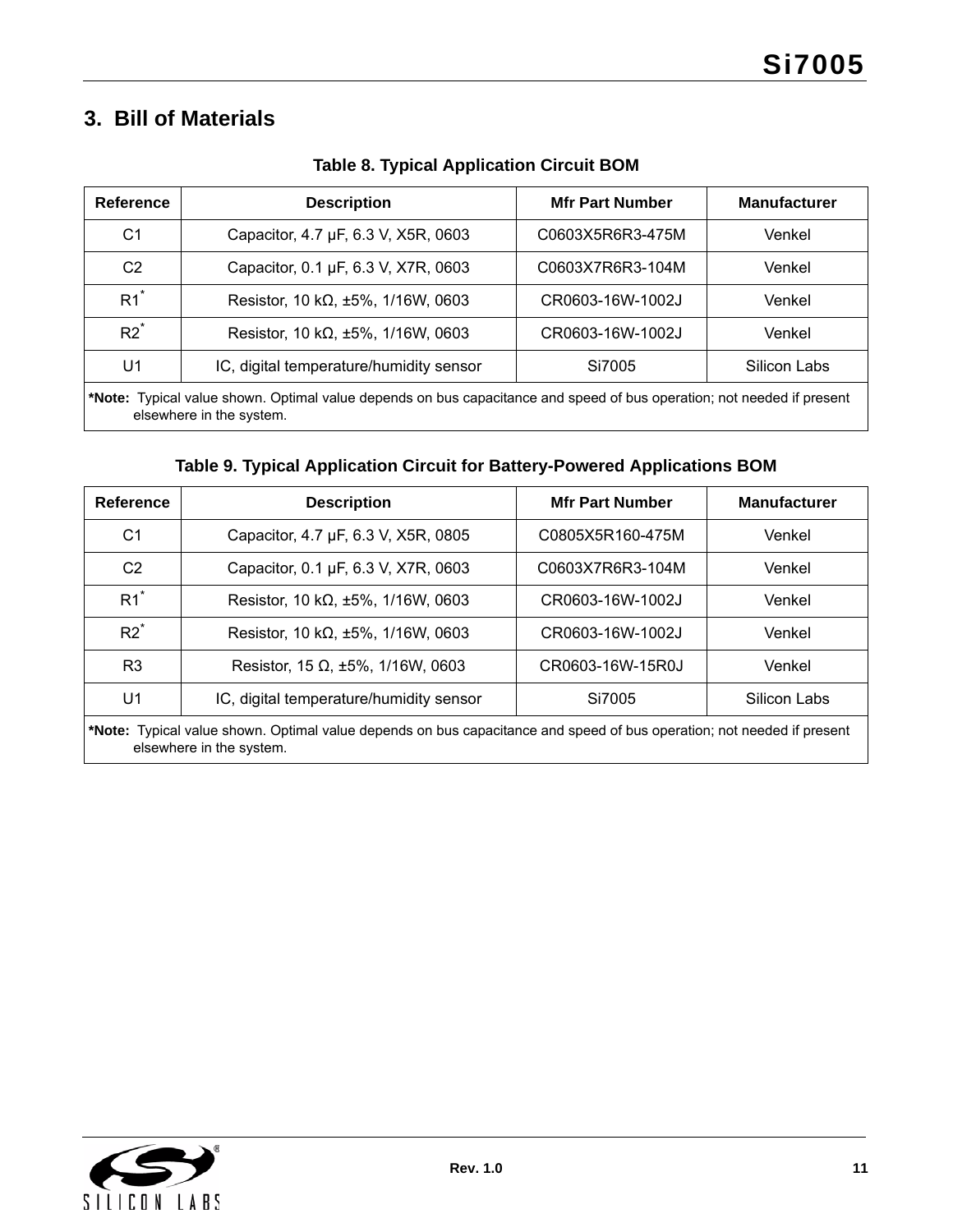# <span id="page-11-0"></span>**4. Functional Description**



**Figure 6. Si7005 Functional Block Diagram**

### <span id="page-11-1"></span>**4.1. Overview**

The Si7005 is a digital relative humidity and temperature sensor. This monolithic CMOS IC integrates temperature and humidity sensor elements, an analog-to-digital converter, signal processing, calibration data, and an I<sup>2</sup>C host interface. Both the temperature and humidity sensors on each unit are factory-calibrated and the calibration data is stored in the on-chip non-volatile memory. This ensures that the sensors are fully interchangeable, with no recalibration or software changes required.

While the Si7005 is largely a conventional mixed-signal CMOS integrated circuit, relative humidity sensors in general and those based on capacitive sensing using polymeric dielectric have unique application and use requirements that are not common to conventional (non-sensor) ICs. Chief among those are:

- The need to protect the sensor during board assembly, i.e., solder reflow, and the need to subsequently rehydrate the sensor.
- The need to protect the sensor from damage or contamination during the product life-cycle
- The impact of prolonged exposure to extremes of temperature and/or humidity and their potential affect on sensor accuracy
- The effects of humidity sensor "memory"
- The need to apply temperature correction and linearization to the humidity readings

Each of these items is discussed in more detail in the following sections.

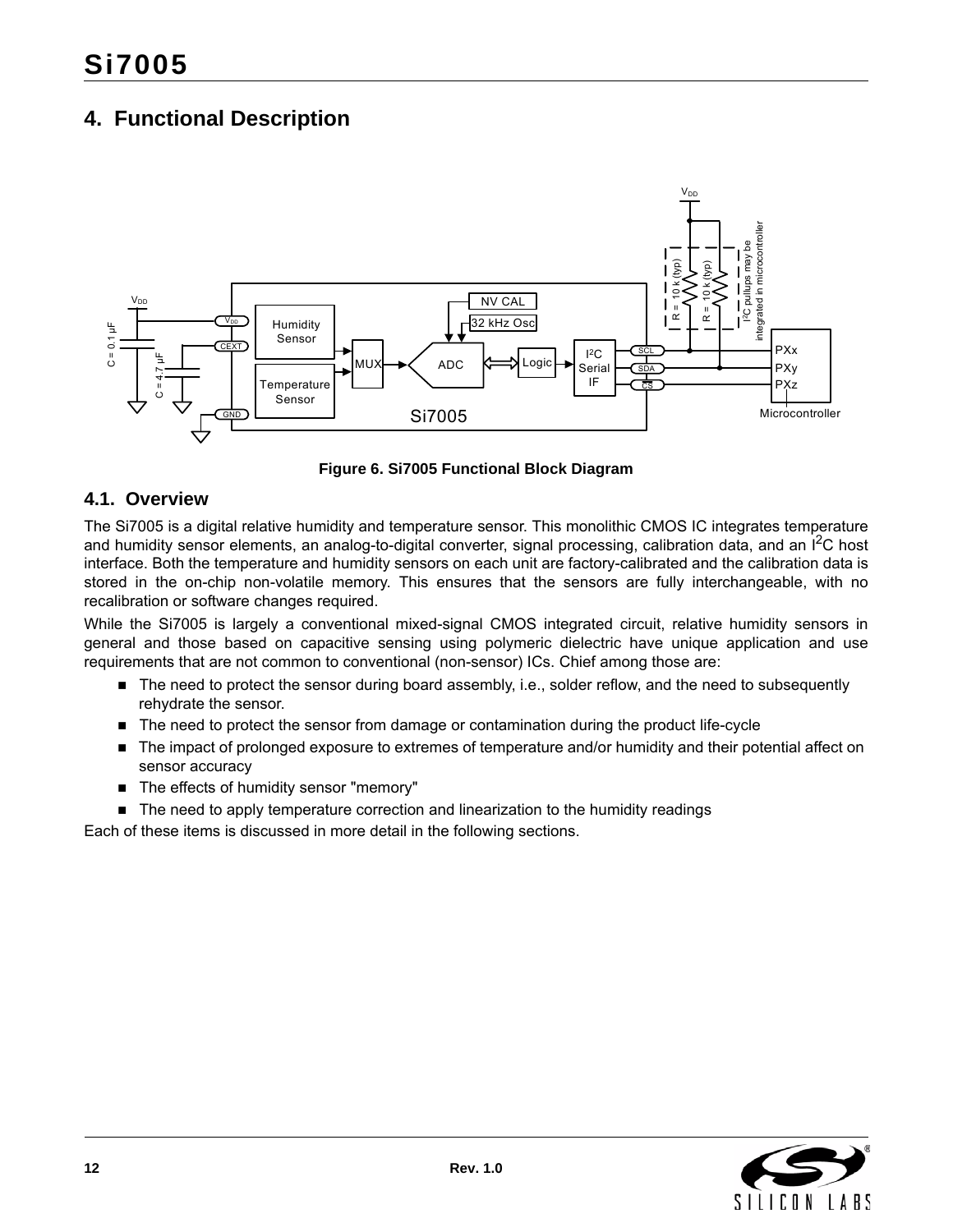## <span id="page-12-0"></span>**4.2. Relative Humidity Sensor Accuracy**

To determine the accuracy of a relative humidity sensor, it is placed in a temperature and humidity controlled chamber. The temperature is set to a convenient fixed value (typically 30 °C) and the relative humidity is swept from 20 to 80% and back to 20% in the following steps: 20% – 40% – 60% – 80% – 80% – 60% – 40% – 20%. At each set-point, the chamber is allowed to settle for a period of 30 minutes before a reading is taken from the sensor. Prior to the sweep, the device is allowed to stabilize to 50%RH. The solid top and bottom (blue) trace in [Figure 7, "Measuring Sensor Accuracy Including Hysteresis,"](#page-12-1) shows the result of a typical sweep after non-linearity compensation.



<span id="page-12-1"></span>**Figure 7. Measuring Sensor Accuracy Including Hysteresis**

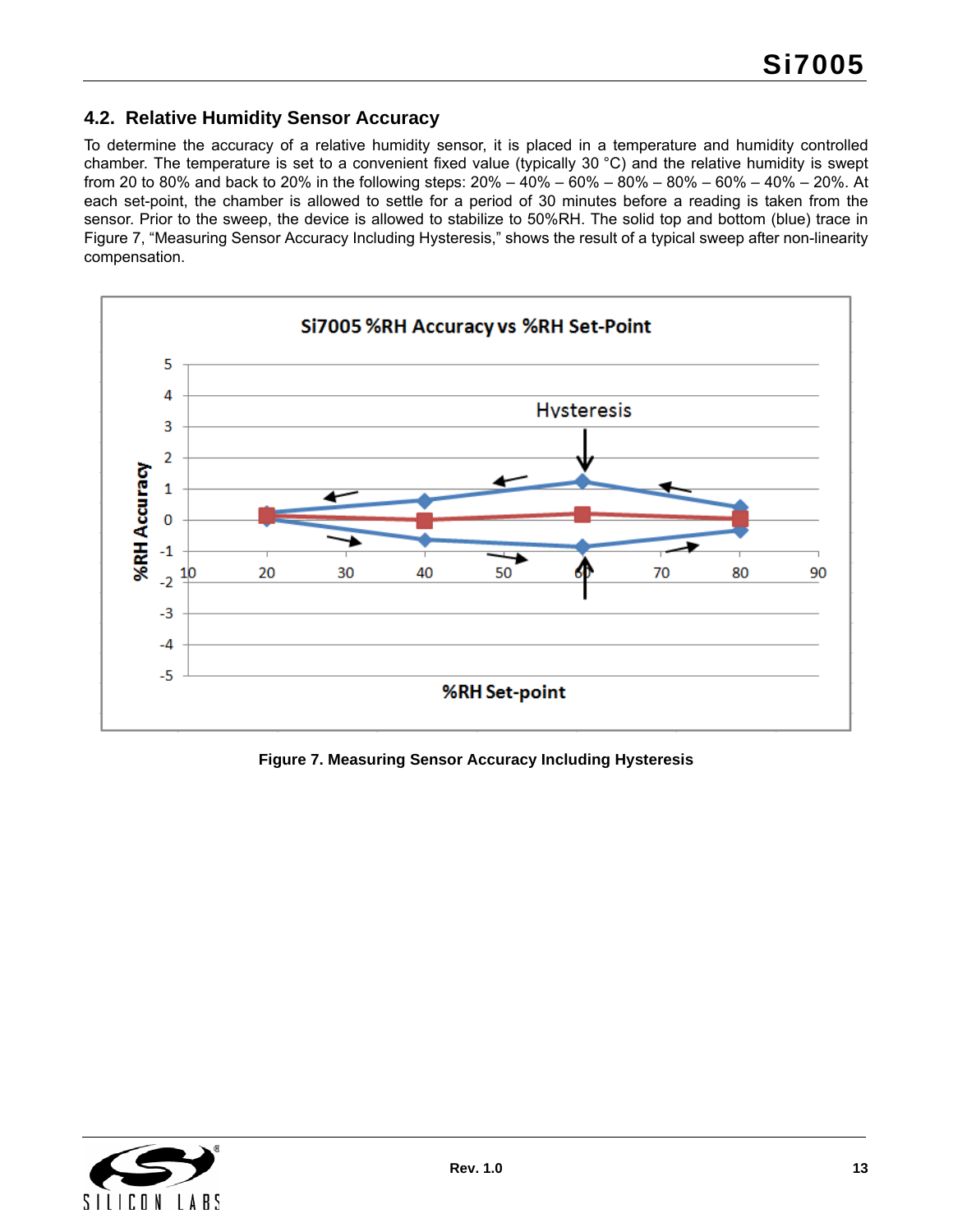The RH accuracy is defined as the center (red) line shown in [Figure 7,](#page-12-1) which is the average of the two data points at each relative humidity set-point. In this case, the sensor shows an accuracy of 0.25%RH. The Si7005 accuracy specification [\(Table 4](#page-6-6)) includes:

- Unit-to-unit and lot-to-lot variation in non-linearity compensation
- Accuracy of factory calibration
- Margin for shifts that can occur during solder reflow (compensation for shift due to reflow is included in the linearization procedure below).

The accuracy specification does not include:

- Hysteresis (typically  $±1\%$ )
- **Effects from long term exposure to very humid conditions**
- Contamination of the sensor by particulates, chemicals, etc.
- Other aging related shifts ("Long-term stability")
- Variations due to temperature (a temperature compensation method is described in section "4.4. [Temperature Compensation"\)](#page-15-0). After application of temperature compensation, RH readings will typically vary by less than ±0.05%/°C.

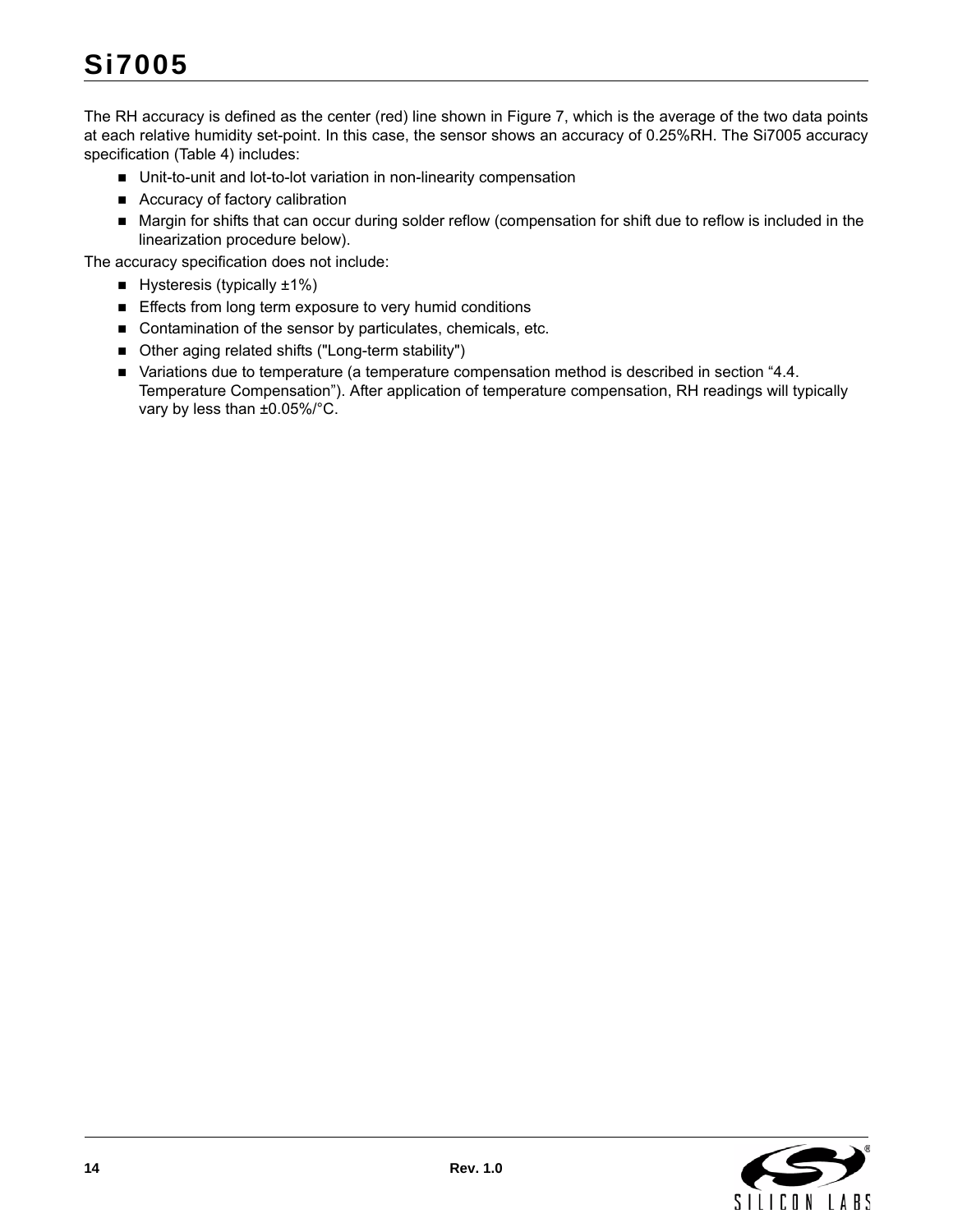## <span id="page-14-0"></span>**4.3. Linearization**

Capacitive relative humidity sensors require linearization. The Si7005 accuracy specification ([Table 4\)](#page-6-6) applies after correction of non-linearity errors. The recommended linearization technique is to correct the measured relative humidity value with a 2nd order polynomial; the linear relative humidity (RH) value is calculated as follows:

$$
RH_{Linear} = RH_{Value} - ((RH_{Value})^2 \times A_2 + RH_{Value} \times A_1 + A_0)
$$

Where:

- RH<sub>Linear</sub> is the corrected relative humidity value in %RH
- RH $_{Value}$  is the uncorrected (measured) relative humidity value in %RH
- $A_2$ , A<sub>1</sub>, and A<sub>0</sub> are unit-less correction coefficients derived through characterization of Si7005s by Silicon Laboratories; their values depend on whether compensation for a typical solder reflow is required

<span id="page-14-1"></span>The values for the correction coefficients are shown in [Table 10](#page-14-1).

| Coefficient | Value      |
|-------------|------------|
| An          | -4.7844    |
| A,          | 0.4008     |
| ጓን          | $-0.00393$ |

**Table 10. Linearization Coefficients**

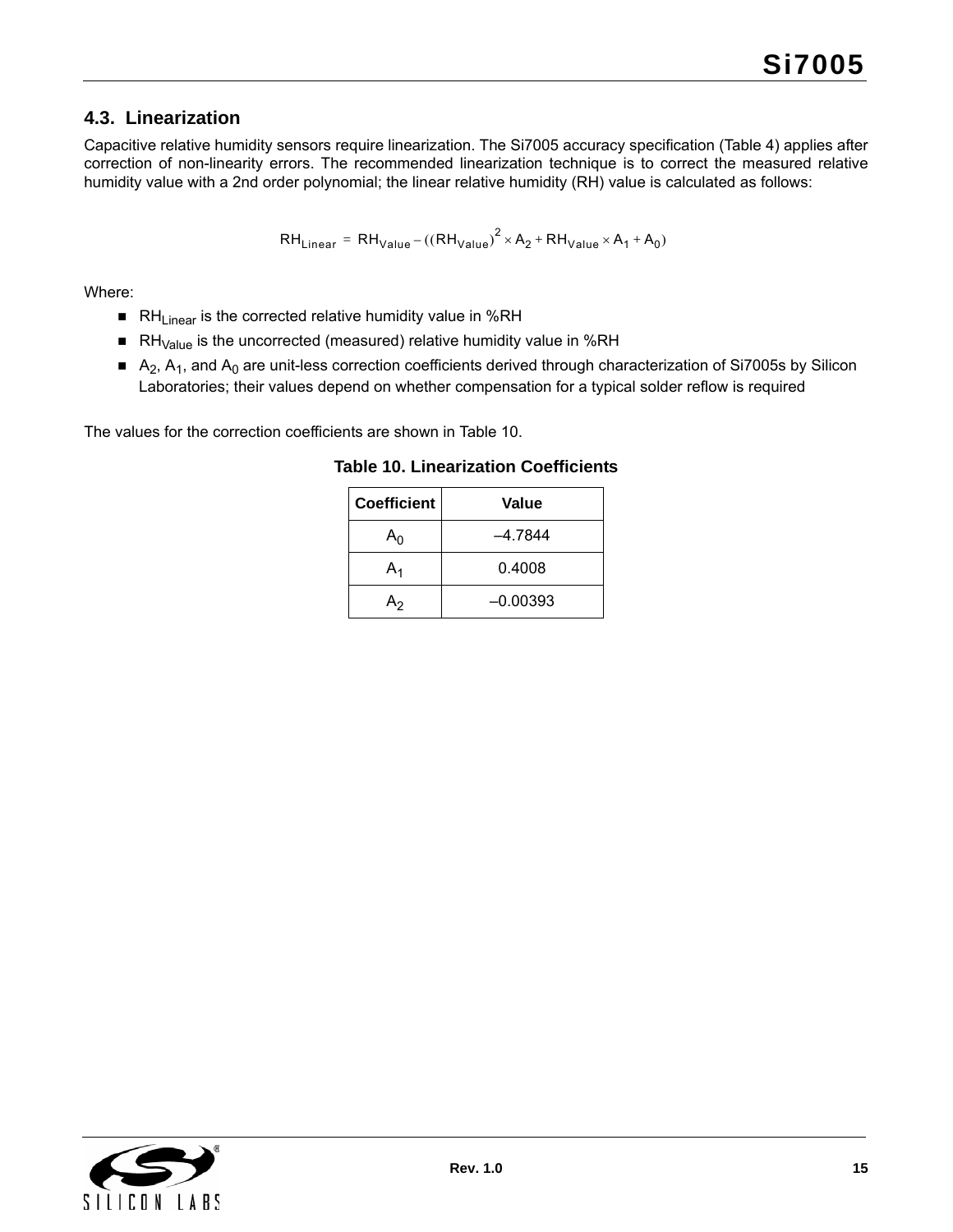# <span id="page-15-0"></span>**4.4. Temperature Compensation**

The Si7005 relative humidity sensor is calibrated at a temperature of 30 °C; it is at this temperature that the sensor will give the most accurate relative humidity readings. For relative humidity measurements at other temperatures, the RH reading from the Si7005 must be compensated for the change in temperature relative to 30 °C. Temperature compensated relative humidity readings can be calculated as follows:

 $RH_{TempCompensated} = RH_{Linear} + (Temperature-30) \times (RH_{Linear} \times Q_1 + Q_0)$ 

Where:

- RH<sub>TempCompensated</sub> is the temperature compensated relative humidity value in %RH.
- RH<sub>Linear</sub> is the linear corrected relative humidity value in %RH.
- Temperature is the ambient temperature in °C as measured by the Si7005 on chip temperature sensor.
- $\Box$  Q<sub>1</sub> and Q<sub>0</sub> are unit-less correction coefficients derived through characterization of Si7005s by Silicon Laboratories.

<span id="page-15-3"></span>This temperature compensation is most accurate in the range of 15–50 °C. The values for the correction coefficients are shown in [Table 11.](#page-15-3)

| <b>Coefficient</b> | Value   |
|--------------------|---------|
| Q۵                 | 0.1973  |
|                    | 0.00237 |

**Table 11. Linearization Coefficients**

# <span id="page-15-1"></span>**4.5. Hysteresis**

The moisture absorbent film (polymeric dielectric) of the humidity sensor will carry a memory of its exposure history, particularly its recent or extreme exposure history. A sensor exposed to relatively low humidity will carry a negative offset relative to the factory calibration, and a sensor exposed to relatively high humidity will carry a positive offset relative to the factory calibration. This factor causes a hysteresis effect illustrated by the top and bottom (blue) traces in [Figure 7](#page-12-1). The hysteresis value is the difference in %RH between the maximum absolute error on the decreasing humidity ramp and the maximum absolute error on the increasing humidity ramp at a single relative humidity Setpoint and is expressed as a bipolar quantity relative to the average, the center (red) trace in [Figure 7.](#page-12-1) In the case of [Figure 7,](#page-12-1) the measurement uncertainty due to the hysteresis effect is ±1.05%RH.

# <span id="page-15-2"></span>**4.6. Prolonged Exposure to High Humidity**

Prolonged exposure to high humidity will result in a gradual upward drift of the RH reading. The shift in sensor reading resulting from this drift will generally disappear slowly under normal ambient conditions. The amount of shift is proportional to the magnitude of relative humidity and the length of exposure. In the case of lengthy exposure to high humidity, some of the resulting shift may persist indefinitely under typical conditions. It is generally possible to substantially reverse this affect by baking the device (see section ["4.9. Bake/Hydrate Procedure"\)](#page-17-1).

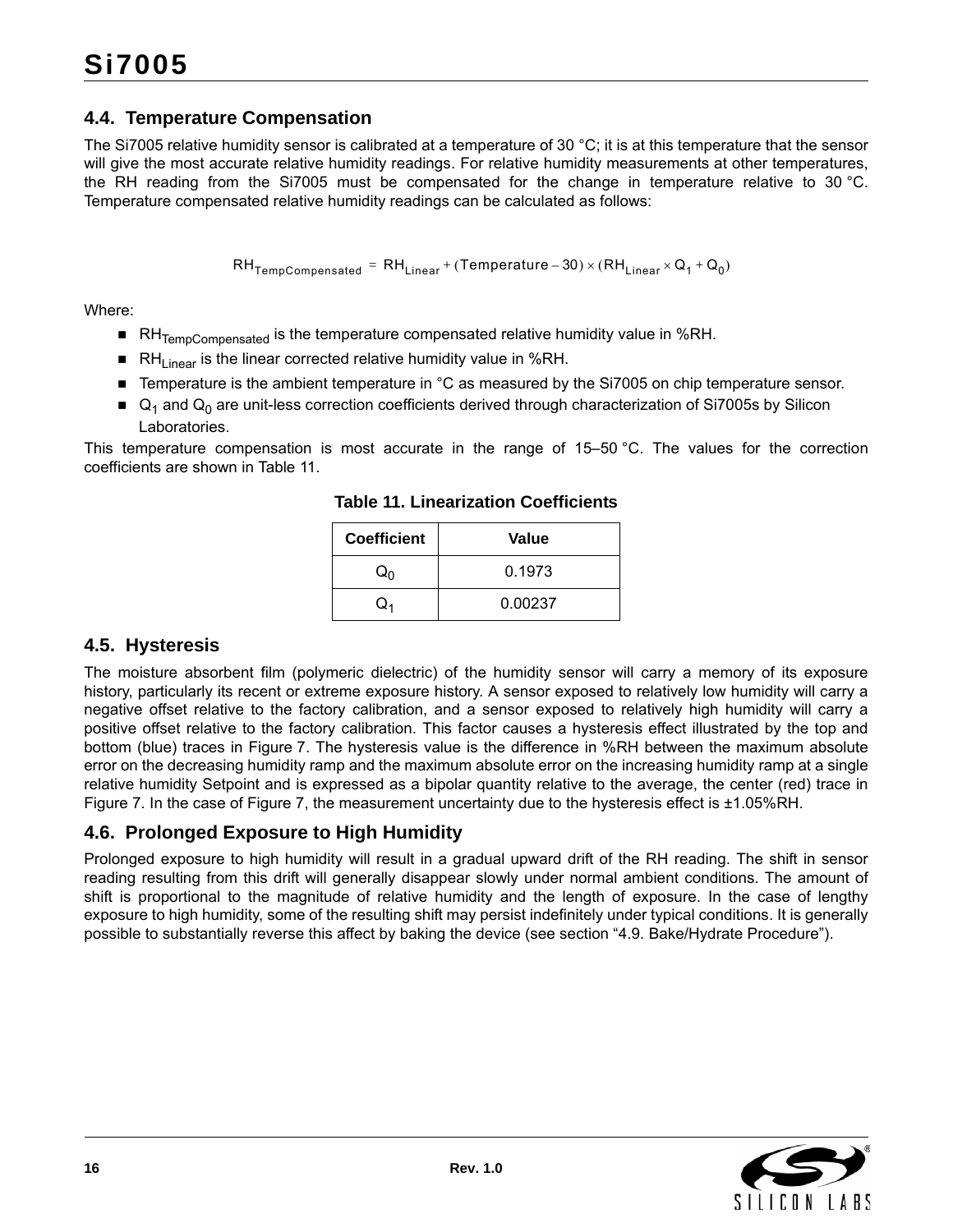# <span id="page-16-0"></span>**4.7. Soldering**

Si7005 devices are shipped, like most ICs, vacuum-packed with an enclosed desiccant to avoid any drift during storage as well as to prevent any moisture-related issues during solder reflow. Devices should be soldered using reflow and a "no clean" solder process, as a water or solvent rinse after soldering will affect accuracy. See section ["11. PCB Land Pattern and Solder Mask Design"](#page-33-0) for the recommended card reflow profile.

The measured humidity value will generally shift slightly after solder reflow. This shift is accounted for when using the linearization procedure given above. After soldering, Si7005 should be allowed to equilibrate under controlled RH conditions (room temperature, 45–55%RH) for at least 48 hours to reach rated accuracy. During soldering, it is recommended that a protective cover of some kind be in place. Kapton®\* polyimide tape is recommended as a protective cover. See [Table 12](#page-16-1) below for examples of tape products that may be used for protection during the soldering operation.

Alternatively, Si7005s may be ordered with a factory fitted, solder-resistant protective cover which can be left in place for the lifetime of the product, preventing liquids, dust or other contaminants from coming into contact with the polymer sensor film. See section ["9. Ordering Guide"](#page-30-0) for a list of ordering part numbers that include the cover.

Hot air rework is not recommended. Soldering iron touch up is possible if flux is not needed and care is taken to avoid excessive heating. If rework is required, remove the part by hot air and solder a new part by reflow. Use only no-clean solder. Do not use solder resin or post-solder solvent cleanse.

<span id="page-16-1"></span>**\*Note:** All trademarks are the property of their respective owners.

| <b>Table 12. Tape Products for Protection During Soldering</b> |  |
|----------------------------------------------------------------|--|
|                                                                |  |

| <b>Manufacturer Part Number*</b>            | <b>Manufacturer</b> |  |  |  |  |  |  |
|---------------------------------------------|---------------------|--|--|--|--|--|--|
| KPPD-1/8                                    | Kaptontape.com      |  |  |  |  |  |  |
| <b>Note:</b> Provided for information only. |                     |  |  |  |  |  |  |



**Figure 8. Si7005 with Factory-Installed Protective Cover**

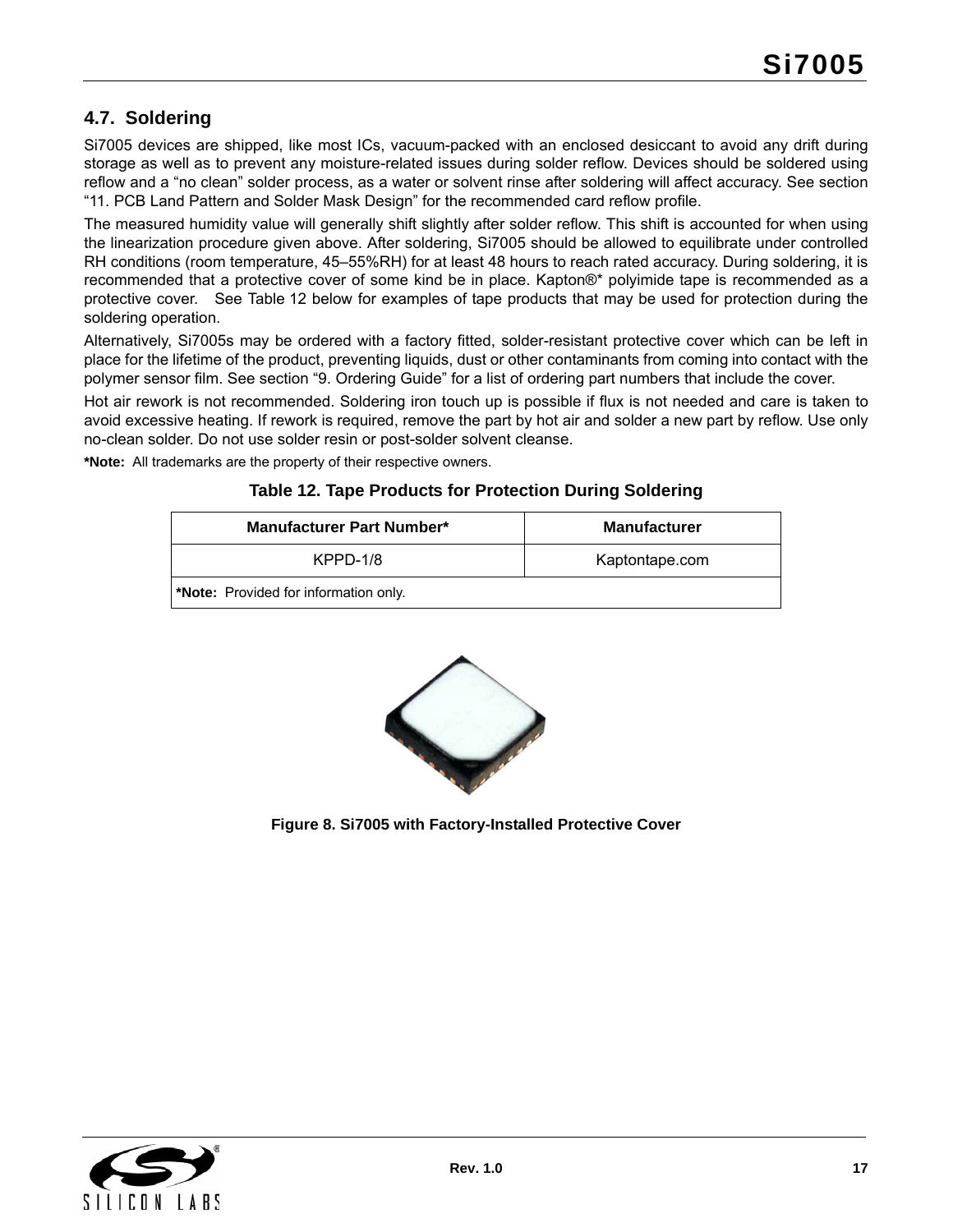# <span id="page-17-0"></span>**4.8. Protecting the Sensor**

Because the sensor operates on the principal of measuring a change in capacitance, any changes to the dielectric constant of the polymer film will be detected as a change in relative humidity. Therefore, it is important to minimize the probability of contaminants coming into contact with the sensor. Dust and other particles as well as liquids can affect the RH reading. It is recommended that a filter cover is employed in the end system that blocks contaminants but allows water vapor to pass through. Depending on the needs of the application, this can be as simple as plastic or metallic gauze for basic protection against particulates or something more sophisticated such as a hydrophobic membrane providing up to IP67 compliant protection.

<span id="page-17-3"></span>Si7005s may be ordered with a factory fitted, solder-resistant cover, which can be left in place for the lifetime of the product. It is very low-profile, hydrophobic and oleophobic, and excludes particulates down to 0.35 microns in size. See section ["9. Ordering Guide"](#page-30-0) for a list of ordering part numbers that include the cover. A dimensioned drawing of the IC with the cover is included in section ["10. Package Outline".](#page-31-0) Other characteristics of the cover are listed in [Table 13.](#page-17-3) The sensor should be protected from direct sunlight to prevent heating effects as well as possible material degradation.

| Parameter                        | Value              |
|----------------------------------|--------------------|
| Material                         | ePTFE              |
| Water Entry Pressure             | 2.7 <sub>bar</sub> |
| Pore Size                        | $0.35\mu$          |
| Operating Temperature            | $-40$ to +125 °C   |
| Maximum Reflow Temperature       | 260 °C             |
| Oleophobicity (AATCC 118 - 1992) |                    |
| IP Rating (per IEC 529)          | IP67               |

**Table 13. Specifications of Protective Cover**

### <span id="page-17-1"></span>**4.9. Bake/Hydrate Procedure**

After exposure to extremes of temperature and/or humidity for prolonged periods, the polymer sensor film can become either very dry or very wet, in each case the result is either high or low relative humidity readings. Under normal operating conditions, the induced error will diminish over time. From a very dry condition, such as after shipment and soldering, the error will diminish over a few days at typical controlled ambient conditions, e.g., 48 hours of 45 ≤ %RH ≤ 55. However, from a very wet condition, recovery may take significantly longer. To accelerate recovery from a wet condition, a bake and hydrate cycle can be implemented. This operation consists of the following steps:

- Baking the sensor at 125 °C for  $\geq$  12 hours
- Hydration at 30 °C in 75 %RH for  $\geq$  10 hours

Following this cycle, the sensor will return to normal operation in typical ambient conditions after a few days.

# <span id="page-17-2"></span>**4.10. Long Term Drift/Aging**

Over long periods of time, the sensor readings may drift due to aging of the device. Standard accelerated life testing of the Si7005 has resulted in the specifications for long-term drift shown in [Table 4](#page-6-6) and [Table 5.](#page-7-4) This contribution to the overall sensor accuracy accounts only for the long-term aging of the device in an otherwise benign operating environment and does not include the affects of damage, contamination, or exposure to extreme environmental conditions.

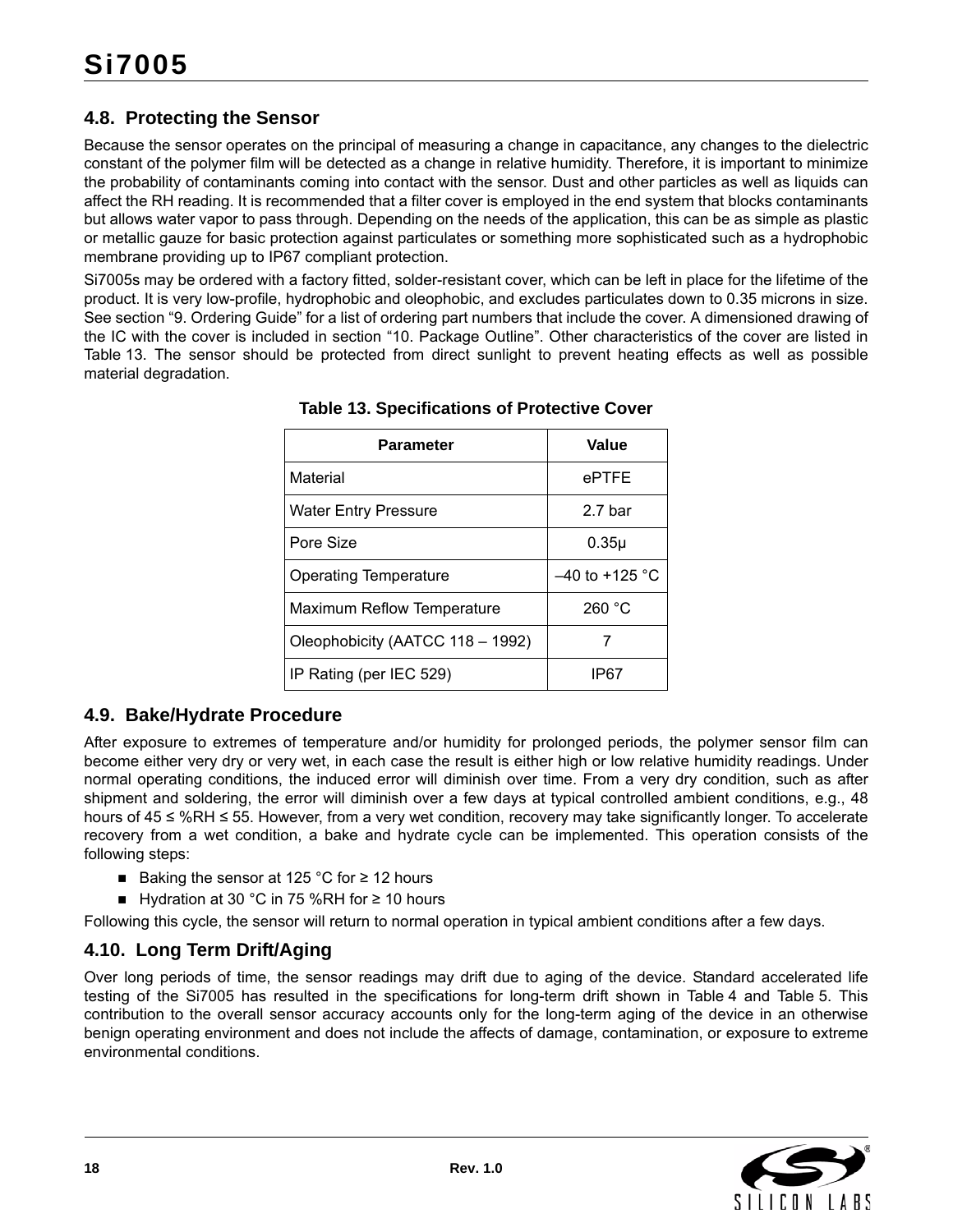# <span id="page-18-0"></span>**5. Host Interface**

# <span id="page-18-1"></span>**5.1. I2C Interface**

The Si7005 has an I<sup>2</sup>C serial interface with a 7-bit address of 0x40. The Si7005 is a slave device supporting data transfer rates up to 400 kHz. [Table 24](#page-26-2) shows the register summary of the Si7005.

### **5.1.1. Performing a Relative Humidity Measurement**

The following steps should be performed in sequence to take a relative humidity measurement:

- 1. Set START (D0) in CONFIG to begin a new conversion
- 2. Poll RDY (D0) in STATUS (register 0) until it is low (= 0)
- 3. Read the upper and lower bytes of the RH value from DATAh and DATAl (registers 0x01 and 0x02), respectively. [Table 14](#page-18-3) shows the format of the 12-bit relative humidity result.
- 4. Convert the RH value to %RH using the following equation:

$$
%RH = \left(\frac{RH}{16}\right) - 24
$$

where RH is the measured value returned in DATAh:DATAI

5. Apply temperature compensation and/or linearization as discussed elsewhere in this data sheet

[Table 15](#page-18-2) shows the 12-bit values that correspond to various measured RH levels.

#### **Table 14. 12-Bit Relative Humidity Result Available in Registers 1 and 2**

<span id="page-18-3"></span>

| <b>DATAh</b>                  |    |                |    |                |                | <b>DATAI</b>   |                |    |                |                |    |                |                |                |                |
|-------------------------------|----|----------------|----|----------------|----------------|----------------|----------------|----|----------------|----------------|----|----------------|----------------|----------------|----------------|
| D7                            | D6 | D <sub>5</sub> | D4 | D <sub>3</sub> | D <sub>2</sub> | D <sub>1</sub> | D <sub>0</sub> | D7 | D <sub>6</sub> | D <sub>5</sub> | D4 | D <sub>3</sub> | D <sub>2</sub> | D <sub>1</sub> | D <sub>0</sub> |
| 12-Bit Relative Humidity Code |    |                |    |                |                |                |                |    | 0              |                | U  |                |                |                |                |

### <span id="page-18-2"></span>**Table 15. Typical %RH Measurement Codes for 0 to 100% RH Range**

| %RH | 12 Bit Code |                 |  |  |  |  |  |
|-----|-------------|-----------------|--|--|--|--|--|
|     | <b>Dec</b>  | Hex             |  |  |  |  |  |
| 0   | 384         | 180             |  |  |  |  |  |
| 10  | 544         | 220             |  |  |  |  |  |
| 20  | 704         | 2C <sub>0</sub> |  |  |  |  |  |
| 30  | 864         | 360             |  |  |  |  |  |
| 40  | 1024        | 400             |  |  |  |  |  |
| 50  | 1184        | 4A0             |  |  |  |  |  |
| 60  | 1344        | 540             |  |  |  |  |  |
| 70  | 1504        | 5E0             |  |  |  |  |  |
| 80  | 1664        | 680             |  |  |  |  |  |
| 90  | 1824        | 720             |  |  |  |  |  |
| 100 | 1984        | 7C0             |  |  |  |  |  |

The above sequence assumes normal mode, i.e.,  $t_{CONV}$  = 35 ms (typical). Conversions may be performed in fast mode. See section ["5.1.3. Fast Conversion Mode"](#page-21-0).

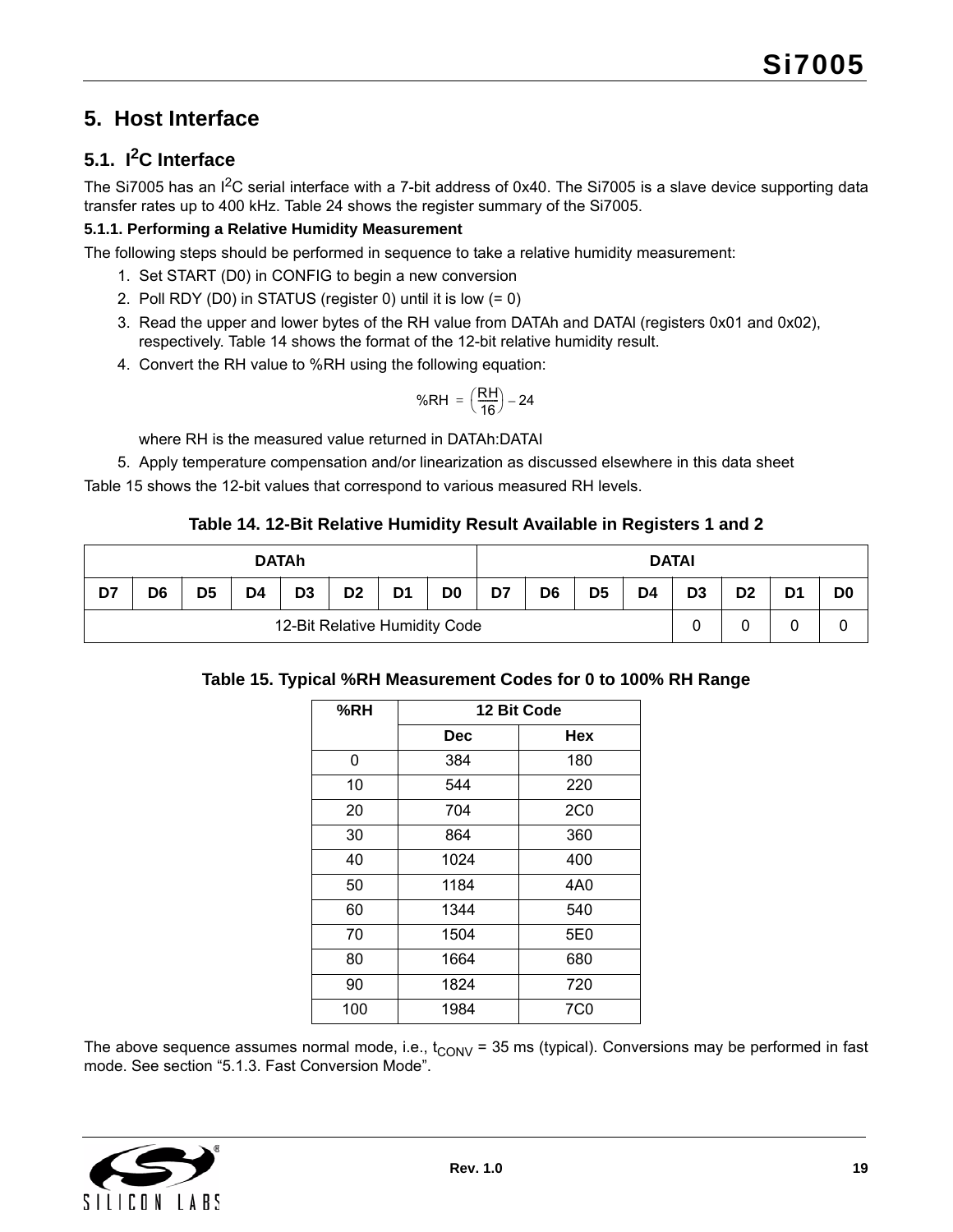#### **5.1.2. Performing a Temperature Measurement**

The following steps should be performed in sequence to take a temperature measurement:

- 6. Set START (D0) and TEMP (D4) in CONFIG (register 0x03) to begin a new conversion, i.e., write CONFIG with 0x11
- 7. Poll RDY (D0) in STATUS (register 0) until it is low (=0)
- 8. Read the upper and lower bytes of the temperature value from DATAh and DATAl (registers 0x01 and 0x02), respectively

[Table 16](#page-19-0) shows the format of the 14-bit temperature result. This value may be converted to °C using the following equation:

$$
Temperature(^{\circ}C) = \left(\frac{TEMP}{32}\right) - 50
$$

where TEMP is the measured value returned in DATAh:DATAI.

[Table 17](#page-20-0) shows the 14-bit values that correspond to various measured temperature levels.

**Table 16. 14-Bit Temperature Result Available in Registers 1 and 2**

<span id="page-19-0"></span>

| <b>DATAh</b>            |                |                |    |                | <b>DATAI</b>   |                |                |    |                |                |                |                |                |                |                |
|-------------------------|----------------|----------------|----|----------------|----------------|----------------|----------------|----|----------------|----------------|----------------|----------------|----------------|----------------|----------------|
| D7                      | D <sub>6</sub> | D <sub>5</sub> | D4 | D <sub>3</sub> | D <sub>2</sub> | D <sub>1</sub> | D <sub>0</sub> | D7 | D <sub>6</sub> | D <sub>5</sub> | D <sub>4</sub> | D <sub>3</sub> | D <sub>2</sub> | D <sub>1</sub> | D <sub>0</sub> |
| 14-Bit Temperature Code |                |                |    |                |                |                |                |    |                | r<br>U         |                |                |                |                |                |

The above sequence assumes normal mode, i.e.,  $t_{CONV}$  = 35 ms (typical). Conversions may be performed in fast mode. See section ["5.1.3. Fast Conversion Mode"](#page-21-0).

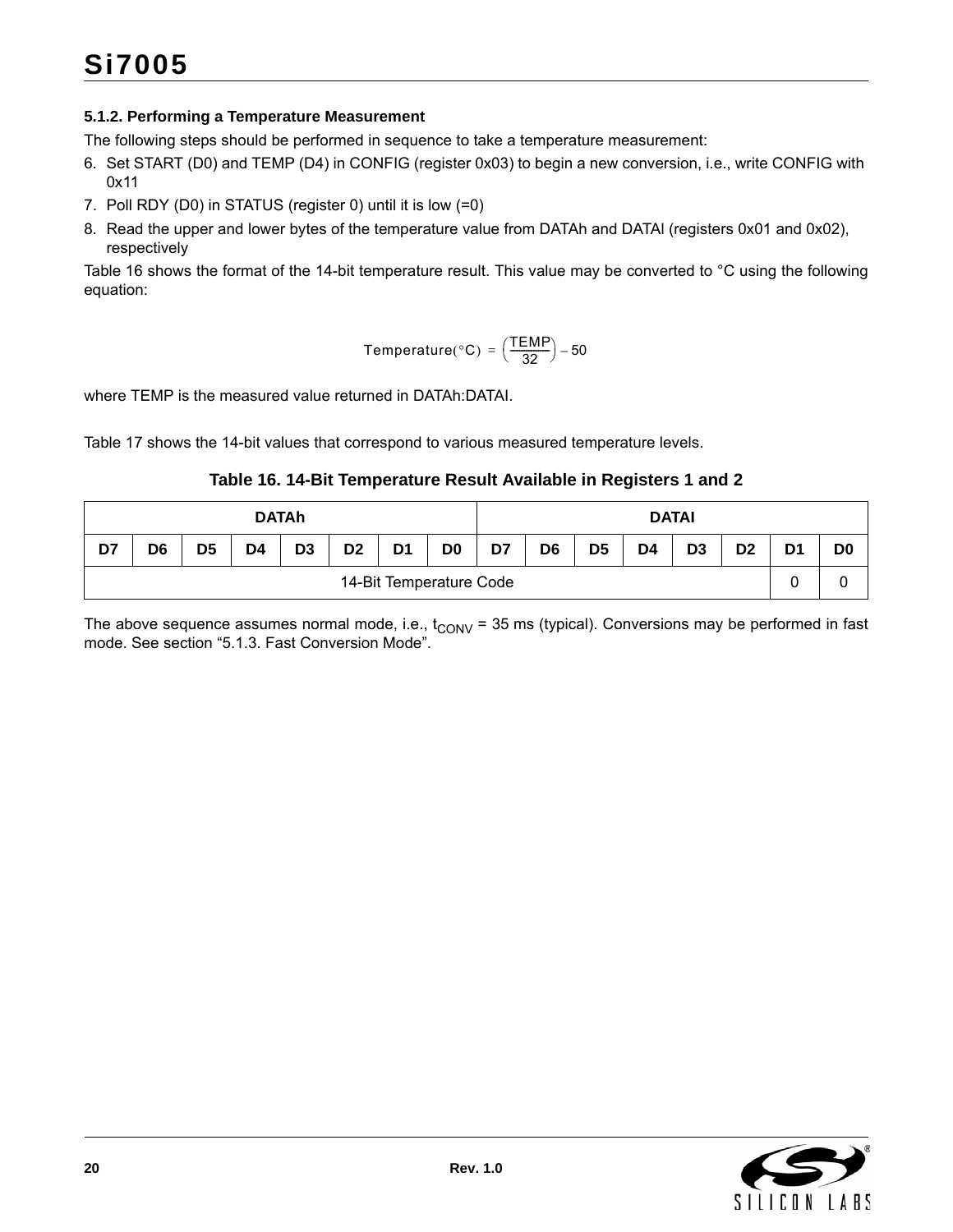| Temp(°C) | 14 Bit Code |             |  |  |  |  |  |
|----------|-------------|-------------|--|--|--|--|--|
|          | <b>Dec</b>  | <b>Hex</b>  |  |  |  |  |  |
| $-40$    | 320         | 0140        |  |  |  |  |  |
| $-30$    | 640         | 0280        |  |  |  |  |  |
| $-20$    | 960         | 03C0        |  |  |  |  |  |
| $-10$    | 1280        | 0500        |  |  |  |  |  |
| 0        | 1600        | 0640        |  |  |  |  |  |
| 10       | 1920        | 0780        |  |  |  |  |  |
| 20       | 2240        | 08C0        |  |  |  |  |  |
| 30       | 2560        | 0A00        |  |  |  |  |  |
| 40       | 2880        | 0B40        |  |  |  |  |  |
| 50       | 3200        | <b>0C80</b> |  |  |  |  |  |
| 60       | 3520        | 0DC0        |  |  |  |  |  |
| 70       | 3840        | 0F00        |  |  |  |  |  |
| 80       | 4160        | 1040        |  |  |  |  |  |
| 90       | 4480        | 1180        |  |  |  |  |  |
| 100      | 4800        | <b>12C0</b> |  |  |  |  |  |

# <span id="page-20-0"></span>**Table 17. Typical Temperature Measurement Codes for the –40 °C to 100 °C Range**

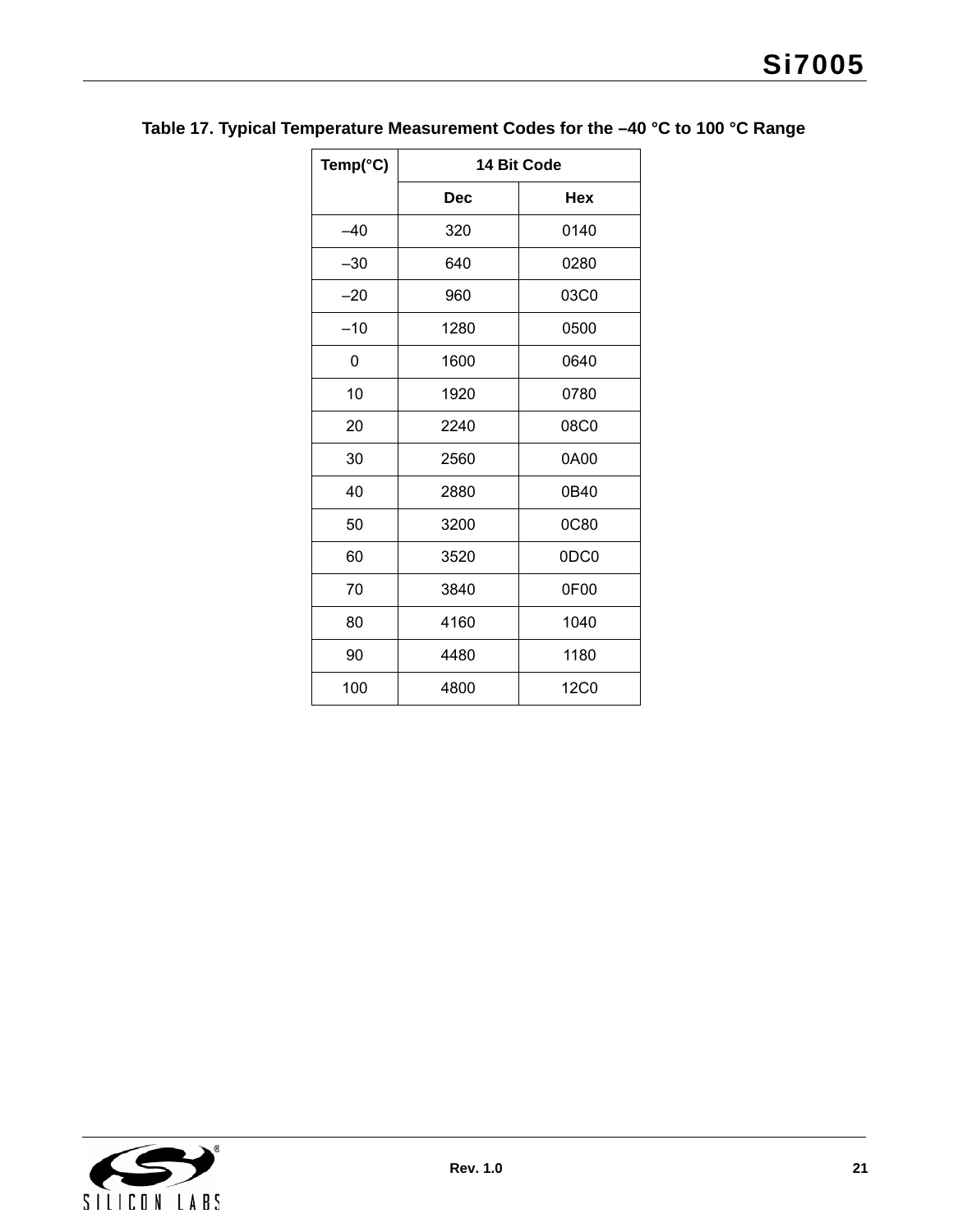#### <span id="page-21-0"></span>**5.1.3. Fast Conversion Mode**

<span id="page-21-1"></span>The time needed to perform a temperature or RH measurement can be reduced from 35 ms (typical) to 18 ms (typical) by setting FAST (D5) in CONFIG (register 0x03). Fast mode reduces the total power consumed during a conversion or the average power consumed by the Si7005 when making periodic conversions. It also reduces the resolution of the measurements. [Table 18](#page-21-1) is a comparison of the normal and fast modes.

| <b>Parameter</b>            | Value              |                  |  |  |  |  |
|-----------------------------|--------------------|------------------|--|--|--|--|
|                             | <b>Normal Mode</b> | <b>Fast Mode</b> |  |  |  |  |
| $t_{\text{CONV}}$ (typical) | 35 ms              | 18 <sub>ms</sub> |  |  |  |  |
| Temperature resolution      | 14-bit             | 13-bit           |  |  |  |  |
| <b>RH</b> resolution        | $12$ -bit          | 11-bit           |  |  |  |  |

| Table 18. Normal vs. Fast Mode |  |  |
|--------------------------------|--|--|
|                                |  |  |

#### **5.1.4. Heater**

The Si7005 relative humidity sensor contains an integrated, resistive heating element that may be used to raise the temperature of the humidity sensor. This element can be used to drive off condensation or to implement dew-point measurement when the Si7005 is used in conjunction with a separate temperature sensor such as another Si7005.

The heater can be activated by setting HEAT (D1) in CONFIG (register 0x03). Turning on the heater will reduce the tendency of the humidity sensor to accumulate an offset due to "memory" of sustained high humidity conditions. When the heater is enabled, the reading of the on-chip temperature sensor will be affected (increased).

#### <span id="page-21-3"></span>**5.1.5. Device Identification**

<span id="page-21-2"></span>The Si7005 device and its revision level can be determined by reading ID (register 0x11). [Table 19](#page-21-2) lists the values for the various device revisions and may include revisions not yet in existence.

| <b>Device ID Value</b> | <b>Device</b> | <b>Revision</b> |       |
|------------------------|---------------|-----------------|-------|
| D[7:4]                 | D[3:0]        | <b>Type</b>     | Level |
| 0101                   | 0000          | Si7005          |       |

#### **Table 19. Revision Values**

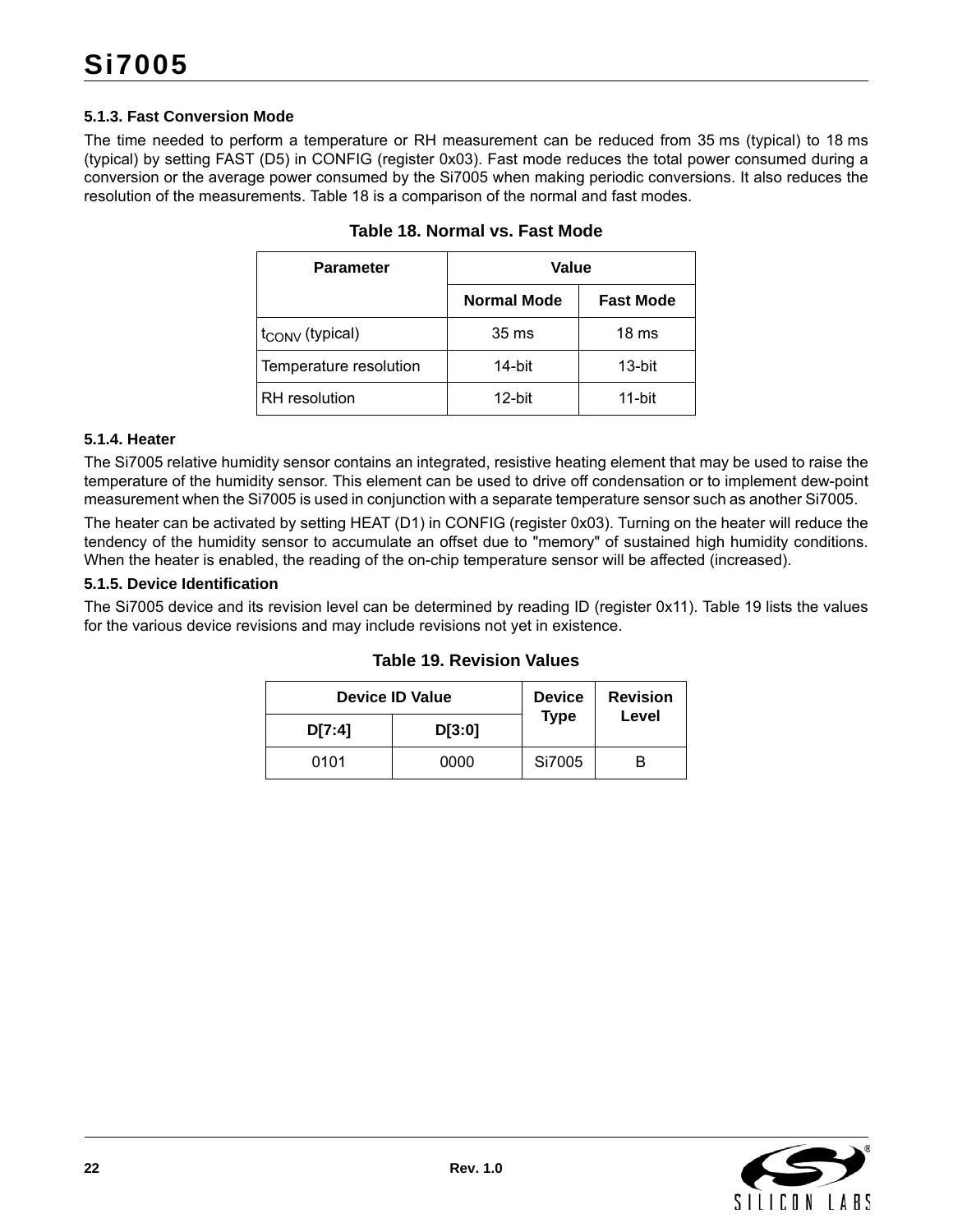# <span id="page-22-0"></span>**5.2. I2C Operation**

The Si7005 uses a digital  $1^2C$  interface. If the Si7005 shares an  $1^2C$  bus with other slave devices, it should be powered down when the master controller is communicating with the other slave devices. The Si7005 can be powered down either by setting the  $\overline{CS}$  signal to logic high or setting the VDD pin to 0 V. A method of achieving this by powering the Si7005 from an MCU GPIO is shown in [Figure 5](#page-9-1).

The format of the address byte is shown in [Table 20.](#page-22-2)

<span id="page-22-2"></span>

| A <sub>6</sub> | <b>A5</b> | AA | A <sub>3</sub> | A <sub>2</sub> | л.<br><u>л</u> | A <sub>0</sub> | R/W |
|----------------|-----------|----|----------------|----------------|----------------|----------------|-----|
|                |           |    |                |                |                |                | 1/0 |

**Table 20. I2C Slave Address Byte**

### **5.2.1. I2C Write Operation**

To write to a register on the Si7005, the master should issue a start command (S) followed by the slave address, 0x40. The slave address is followed by a 0 to indicate that the operation is a write. Upon recognizing its slave address, the Si7005 issues an acknowledge (A) by pulling the SDA line low for the high duration of the ninth SCL cycle. The next byte the master places on the bus is the register address pointer, selecting the register on the Si7005 to which the data should be transferred. After the Si7005 acknowledges this byte, the master places a data byte on the bus. This byte will be written to the register selected by the address pointer. The Si7005 will acknowledge the data byte, after which the master issues a Stop command (P). See [Table 21](#page-22-1).

Master | Slave

**Table 21. I2C Write Sequence**

#### **Sequence to Write to a Register**

<span id="page-22-1"></span>

| S Slave Address   W   A   Address Pointer   A   Register Data   A   P |  |  |  |
|-----------------------------------------------------------------------|--|--|--|
|-----------------------------------------------------------------------|--|--|--|

#### **Sequence to Start a Relative Humidity Conversion**

| ◡ | . .<br>$\mathbf{v}$<br><b></b> | - | $\triangleright$<br>$\cdots$ | n r<br>$\overline{\mathbf{v}}$<br>∿ט | ∩∿∩1<br> | . . |  |
|---|--------------------------------|---|------------------------------|--------------------------------------|----------|-----|--|

**Sequence to Start a Temperature Conversion**

| ◡ | $\overline{\phantom{a}}$<br>٦., л<br>◡◠┭ |  | Δ<br>$\cdot$ $\cdot$ | $\sim$ $\sim$ $\sim$<br><b>JAUJ</b> | . .<br>- 1 | 11/1<br><b>UAII</b> | . |  |
|---|------------------------------------------|--|----------------------|-------------------------------------|------------|---------------------|---|--|
|---|------------------------------------------|--|----------------------|-------------------------------------|------------|---------------------|---|--|

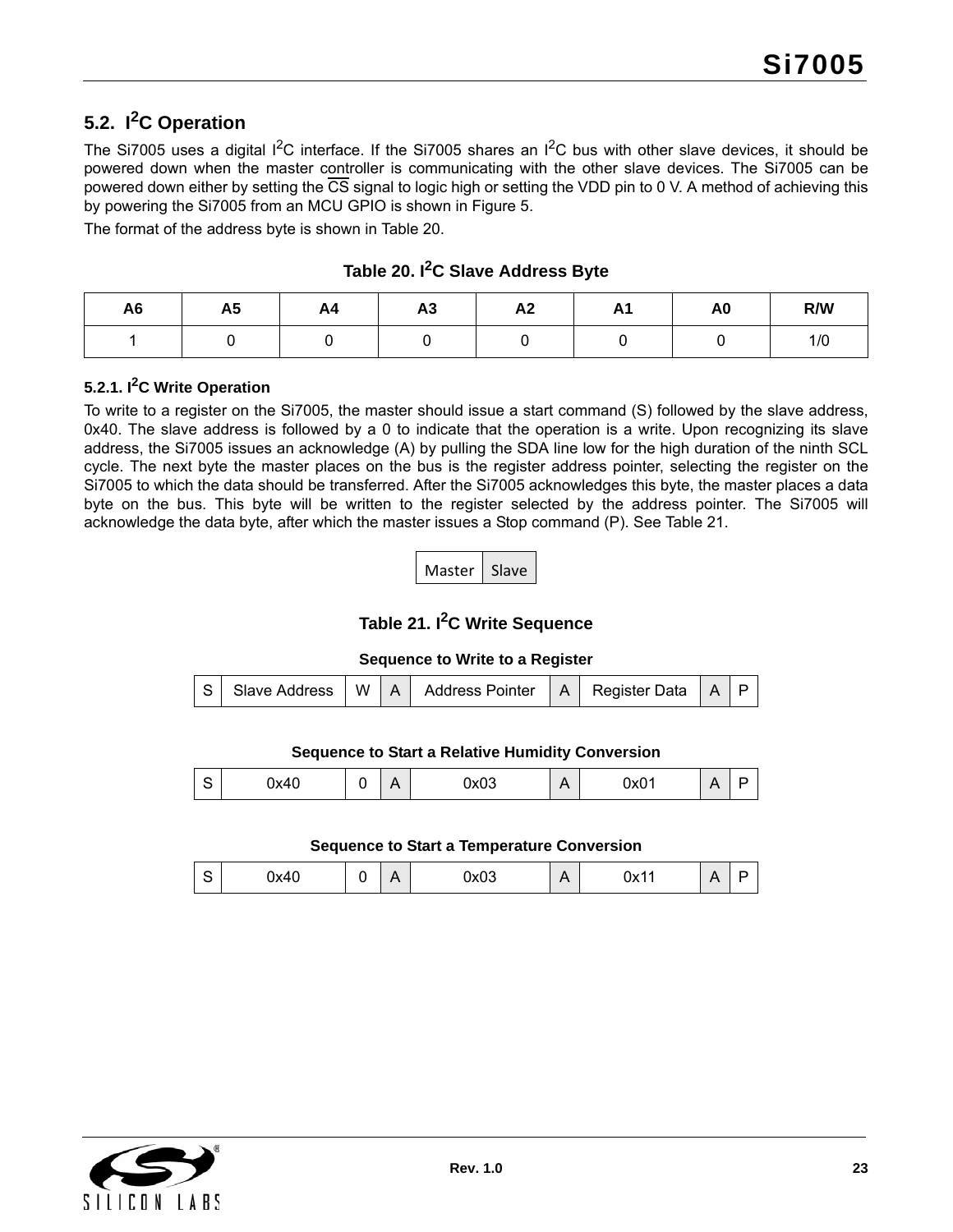#### **5.2.2. I2C Read Operation**

To read a register on the Si7005, the master must first set the address pointer to indicate the register from which the data is to be transferred. Therefore, the first communication with the Si7005 is a write operation. The master should issue a start command (S) followed by the slave address, 0x40. The slave address is followed by a 0 to indicate that the operation is a write. Upon recognizing its slave address, the Si7005 will issue an acknowledge (A) by pulling the SDA line low for the high duration of the ninth SCL cycle. The next byte the master places on the bus is the register address pointer selecting the register on the Si7005 from which the data should be transferred. After the Si7005 acknowledges this byte, the master issues a repeated start command (Sr) indicating that a new transfer is to take place. The Si7005 is addressed once again with the R/W bit set to 1, indicating a read operation. The Si7005 will acknowledge its slave address and output data from the previously-selected register onto the data bus under the control of the SCL signal, the master should not acknowledge  $(\overline{A})$  the data byte and issue a stop  $(P)$ command (see Table 22). However, if a RH or Temperature conversion result (two bytes) is to be read, the master should acknowledge (A) the first data byte and continue to activate the SCL signal. The Si7005 will automatically output the second data byte. Upon receiving the second byte, the master should issue a not Acknowledge  $(\overline{A})$ followed by a stop command. (See Table 23).

### **Table 22. I2C Read Sequence for a Single Register**

#### **Sequence to Read from a Single Register**

<span id="page-23-0"></span>

| Slave Address<br>Sr<br>R.<br>W<br>Register<br>Data<br><b>Address Pointer</b><br>$\mathbf{C}$<br>Slave Address<br>$\Lambda$<br>A<br>$\Delta$ | __<br>Λ |  |  |
|---------------------------------------------------------------------------------------------------------------------------------------------|---------|--|--|
|---------------------------------------------------------------------------------------------------------------------------------------------|---------|--|--|

#### **Sequence to Read Device ID**

|  | 0x40 |  | $\mathbf{v}$ | 0x11 |  | $\overline{\phantom{0}}$<br>. .<br>-<br>יט | 0x40 |  |  | $\sim$<br>. . | <u>__</u><br>. . |  |  |
|--|------|--|--------------|------|--|--------------------------------------------|------|--|--|---------------|------------------|--|--|
|--|------|--|--------------|------|--|--------------------------------------------|------|--|--|---------------|------------------|--|--|

#### **Sequence to Read RDY bit**

<span id="page-23-1"></span>

|      | л |      | -<br>. . |      | $\mathbf{r}$ |            | <u>__</u> |  |
|------|---|------|----------|------|--------------|------------|-----------|--|
| 0x40 |   | 0x00 | יب       | 0x40 |              | <b>RDY</b> |           |  |

#### Table 23. I<sup>2</sup>C Read Sequence for RH or Temperature Conversion Result

#### **Sequence to Read Conversion Result**

| $\sim$<br>Sr<br>R<br>W<br>$\mathbf C$<br>Slave<br>Register<br>Slave<br><b>Address</b><br>Register 2<br>A<br>А<br>Δ<br>A<br>ີ<br>Pointer<br>Data<br>Data<br><b>Address</b><br>Address |
|--------------------------------------------------------------------------------------------------------------------------------------------------------------------------------------|
|--------------------------------------------------------------------------------------------------------------------------------------------------------------------------------------|

| ບ | 0x40 | $\mathbf{v}$<br>∼ | 0x01 |  | -<br>.<br>-<br>וט | 0x40 |  | . . | Data H | $\mathbf{r}$<br>∼ | Data L | $\sim$ |  |
|---|------|-------------------|------|--|-------------------|------|--|-----|--------|-------------------|--------|--------|--|
|---|------|-------------------|------|--|-------------------|------|--|-----|--------|-------------------|--------|--------|--|

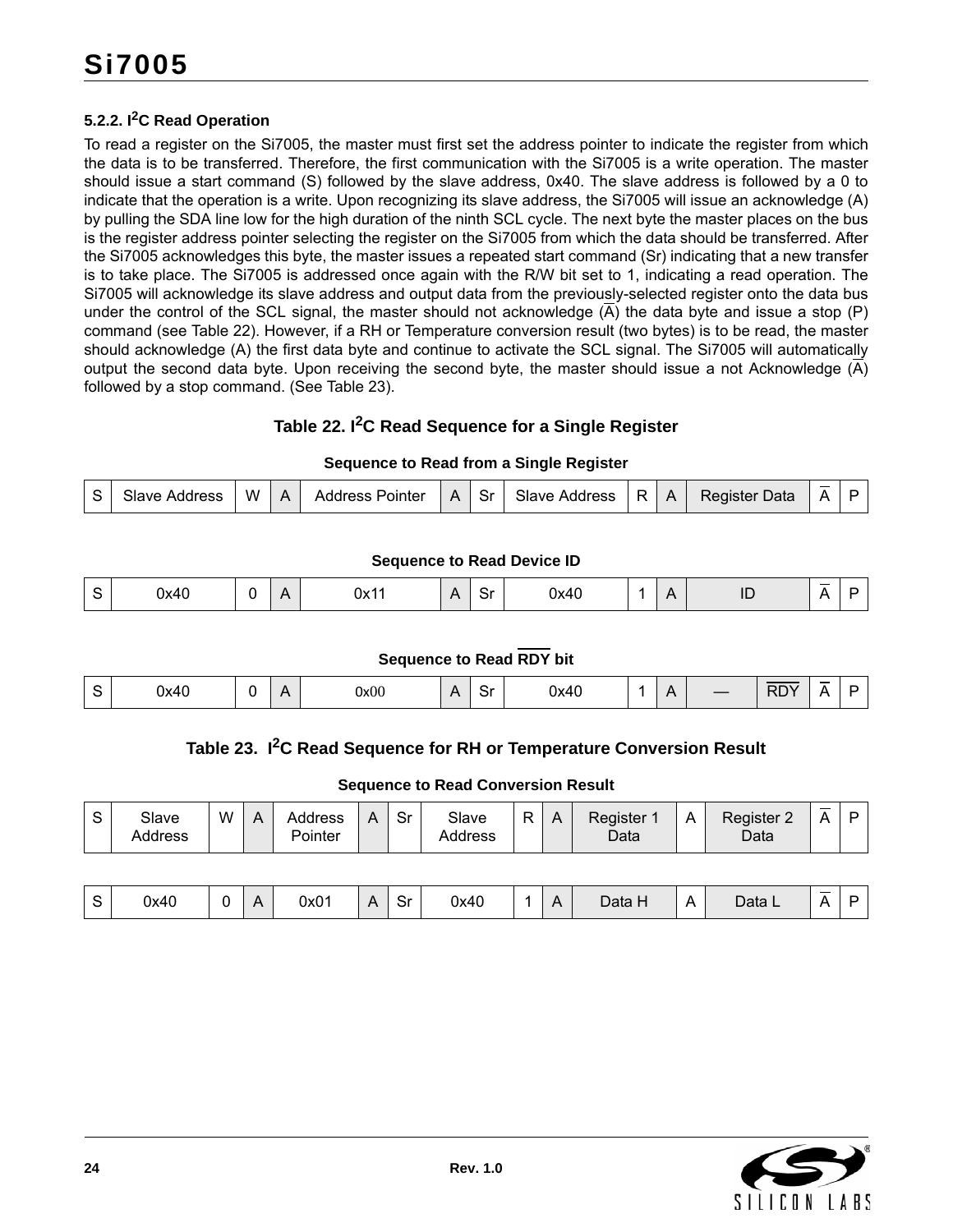# <span id="page-24-0"></span>**6. Si7005 Connection Diagrams**

The Si7005 is a simple-to-use device requiring a minimum of external components. [Figure 9](#page-24-1) shows the typical connection diagram for the Si7005 connected to an MCU. (Refer to section ["8. Pin Descriptions: Si7005"](#page-29-0) for full pin descriptions). The values for the two  $I^2C$  pull-up resistors depend on the capacitance of the  $I^2C$  bus lines and the desired speed of operation. Refer to the  $1<sup>2</sup>C$  specification for further details. In this diagram  $\overline{CS}$  is shown controlled by the MCU, allowing the Si7005 to be placed in standby mode when not in use. A detailed schematic and bill-ofmaterials for this circuit can be found in section ["2. Typical Application Circuits"](#page-9-0) and section ["3. Bill of Materials"](#page-10-0).



**Figure 9. Typical Connection Diagram**

<span id="page-24-1"></span>For ultra-low-power operation, such as in battery-powered applications, connection as shown in [Figure 10](#page-25-0) is recommended. In this case, the Si7005 is powered from one of the MCU's GPIOs. The GPIO can be driven high to powerup the Si7005, once the measurement results are obtained, the GPIO can be driven low to power-down the Si7005, reducing its current consumption to zero. The GPIO must be capable of sourcing 320 µA for the duration of the conversion time (<200 ms for relative humidity and temperature conversions) and up to 40 mA for a period of 5 ms at power-up. The GPIO must also be capable of sinking up to 40 mA for a period of 5 ms at powerdown. If the GPIO is not capable of sourcing/sinking 40 mA, then the Si7005 will take longer to powerup and powerdown. The purpose of the 15  $\Omega$  resistor is to isolate the Si7005 from potential high-frequency switching noise present on the MCU GPIO. A detailed schematic and bill-of-materials for this circuit can be found in section ["2. Typical Application](#page-9-0) [Circuits"](#page-9-0) and section ["3. Bill of Materials".](#page-10-0)

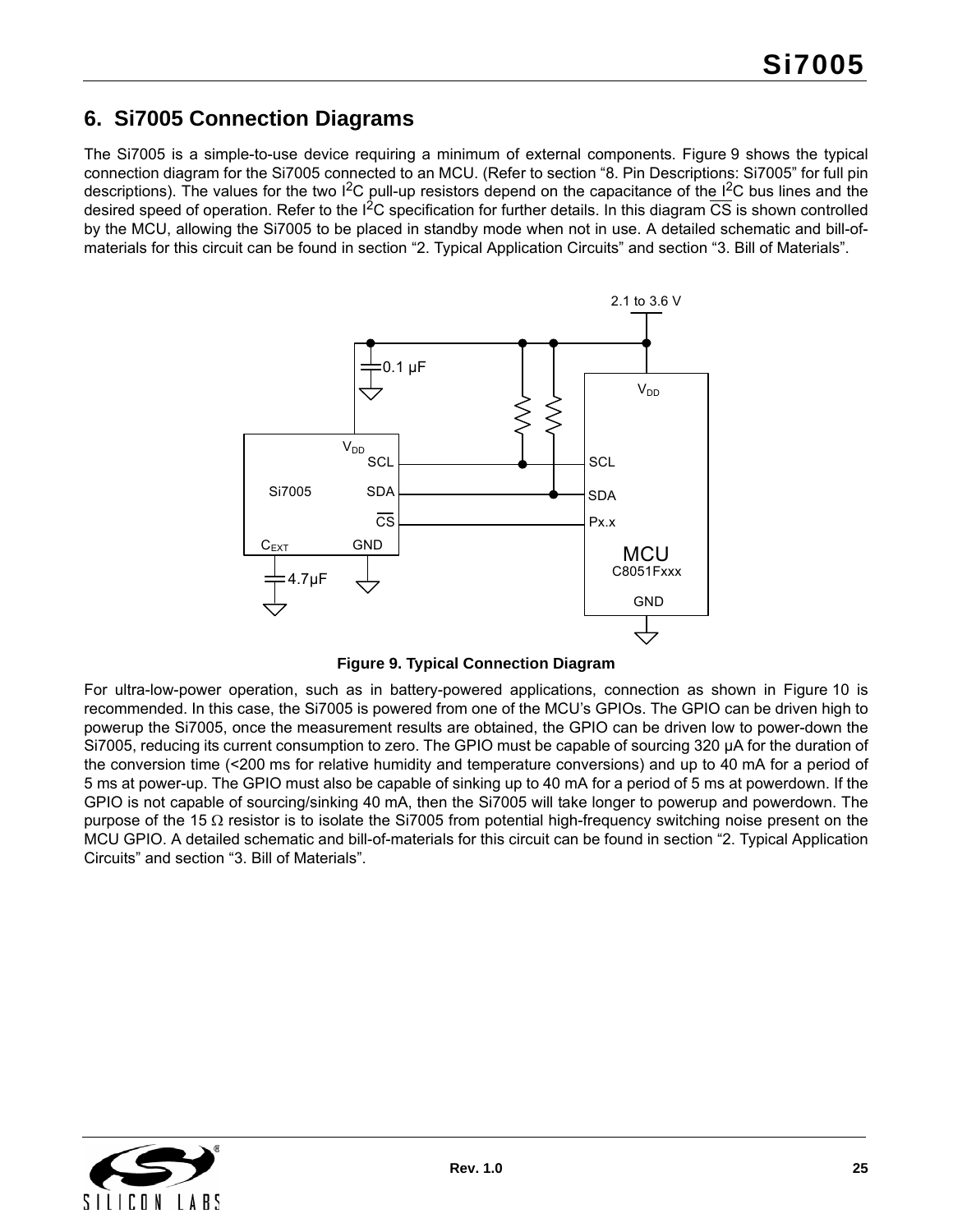

<span id="page-25-0"></span>**Figure 10. Recommended Connection Diagram for Low-Power Battery Operation**

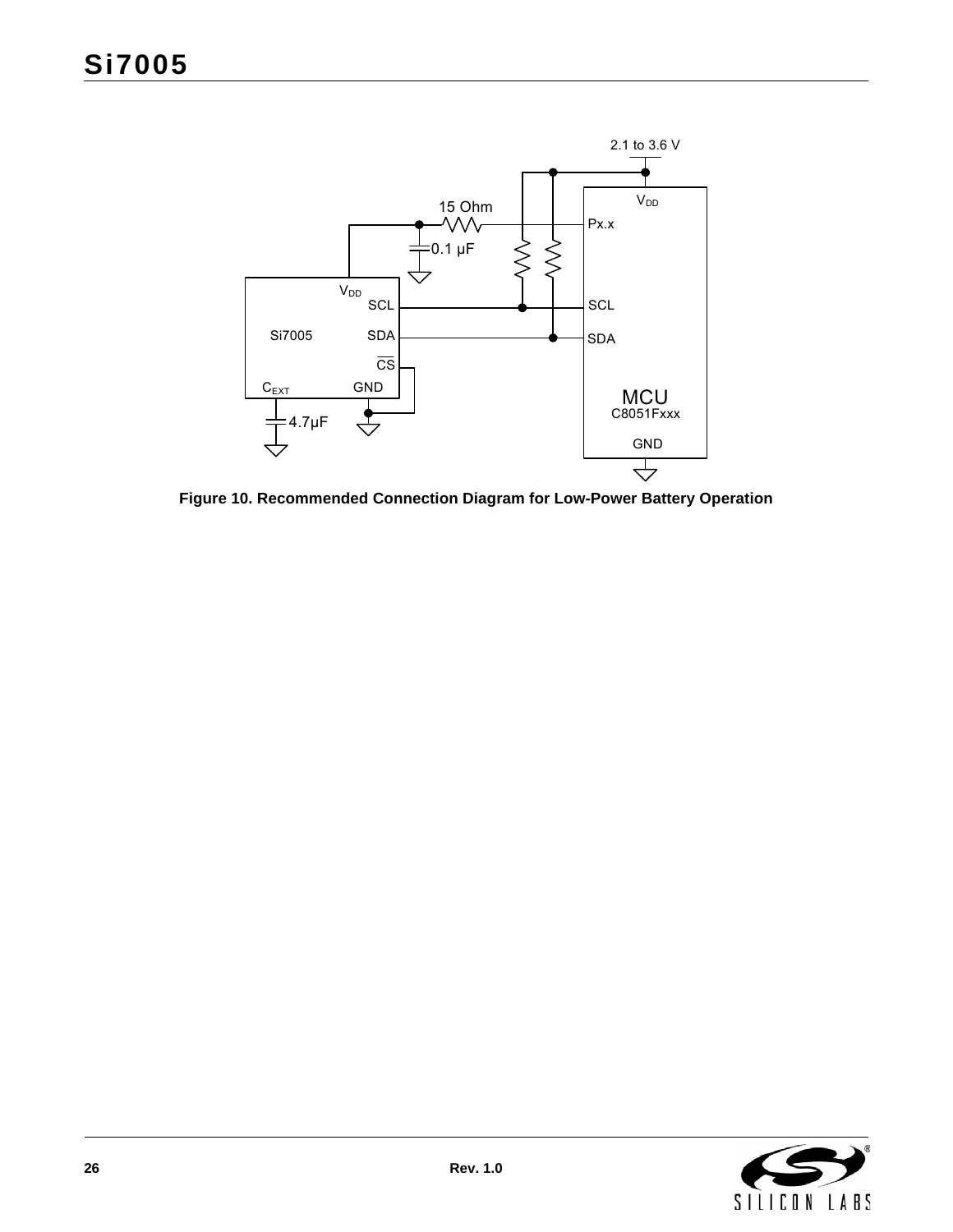# <span id="page-26-0"></span>**7. Control Registers**

<span id="page-26-2"></span>[Table 24](#page-26-2) contains a summary of the Si7005 register set. Each register is described in more detail below.

| <b>Register</b> | <b>Name</b>   | Bit 7           | Bit 6           | Bit 5                           | Bit 4           | Bit 3       | Bit 2                                       | Bit 1       | Bit 0        |
|-----------------|---------------|-----------------|-----------------|---------------------------------|-----------------|-------------|---------------------------------------------|-------------|--------------|
|                 |               |                 |                 | <sup>2</sup> C Register Summary |                 |             |                                             |             |              |
| 0               | <b>STATUS</b> | <b>RSVD</b>     | <b>RSVD</b>     | <b>RSVD</b>                     | <b>RSVD</b>     | <b>RSVD</b> | <b>RSVD</b>                                 | <b>RSVD</b> | /RDY         |
| 1               | <b>DATAh</b>  |                 |                 |                                 |                 |             | Relative Humidity or Temperature, High Byte |             |              |
| 2               | <b>DATAI</b>  |                 |                 |                                 |                 |             | Relative Humidity or Temperature, Low Byte  |             |              |
| 3               | <b>CONFIG</b> | <b>RSVD</b>     | <b>RSVD</b>     | <b>FAST</b>                     | <b>TEMP</b>     | <b>RSVD</b> | <b>RSVD</b>                                 | <b>HEAT</b> | <b>START</b> |
| 17              | ID            | ID <sub>3</sub> | ID <sub>2</sub> | ID <sub>1</sub>                 | ID <sub>0</sub> | 0           | 0                                           | 0           | 0            |
| Notes:          |               |                 |                 |                                 |                 |             |                                             |             |              |

#### **Table 24. Si7005 Register Summary**

**1.** Any register address not listed here is reserved and must not be written.

**2.** Reserved register bits (RSVD) must always be written as zero; the result of a read operation on these bits is undefined.

# <span id="page-26-1"></span>**7.1. Register Detail (Defaults in bold)**

### **Register 0. STATUS**

| <b>Bit</b>  | D7 | D <sub>6</sub> | D <sub>5</sub> | D4 | D <sub>3</sub> | D <sub>2</sub> | D <sub>1</sub> | D <sub>0</sub> |
|-------------|----|----------------|----------------|----|----------------|----------------|----------------|----------------|
| <b>Name</b> |    |                |                |    |                |                |                | /RDY           |
| <b>Type</b> |    |                |                |    |                |                |                |                |

Reset Settings = 0000\_0001

| Bit | <b>Name</b> | <b>Function</b>                                                                                        |
|-----|-------------|--------------------------------------------------------------------------------------------------------|
| 7:1 |             | Reserved Reserved, Reads undefined.                                                                    |
|     | /RDY        | Ready.<br> 0 = conversion complete; results available in DATAh:DATAI.<br>$1 =$ conversion in progress. |

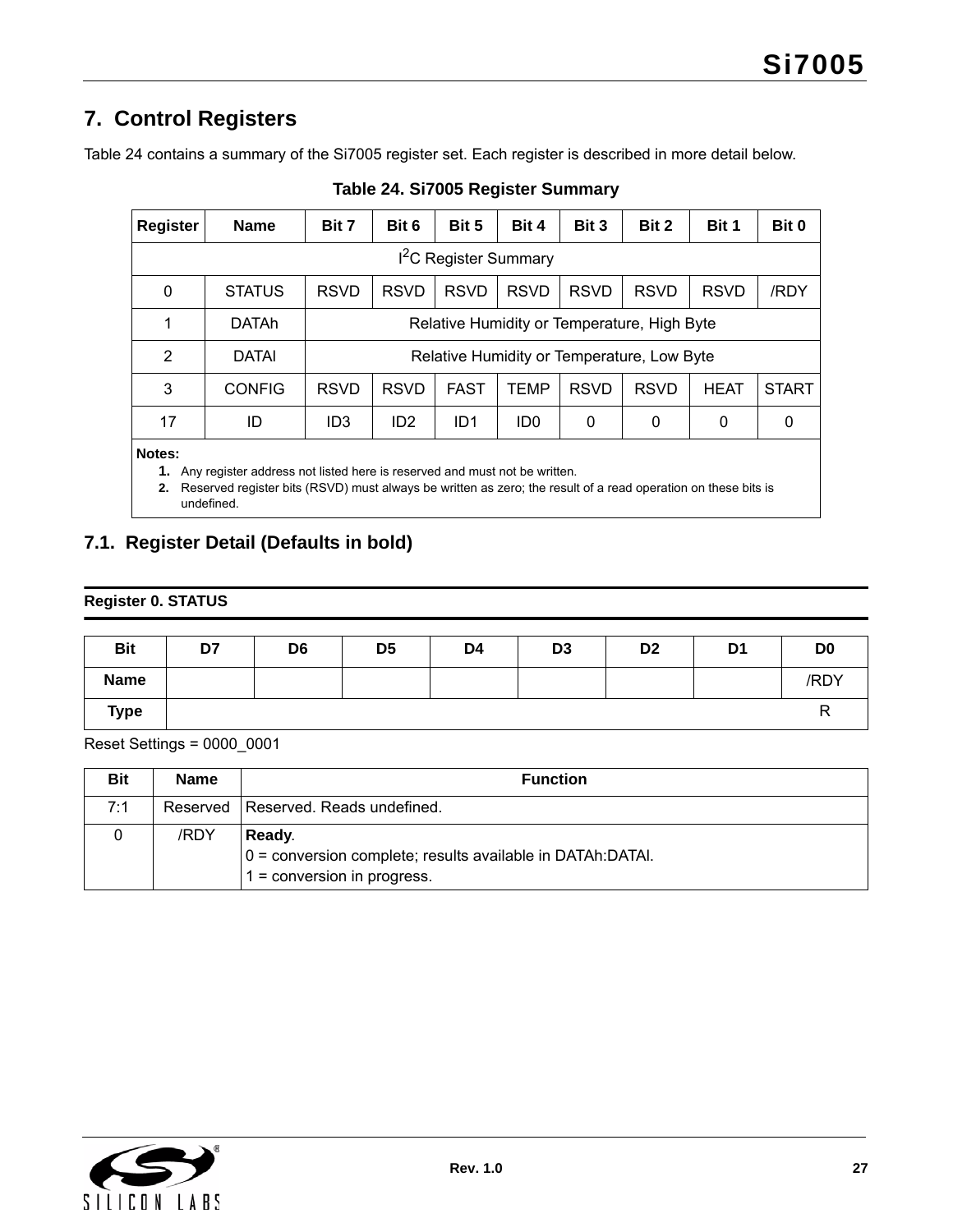# **Register 1. DATAh**

| <b>Bit</b>  | D7 | D6                                          | D <sub>5</sub> | D4 | D <sub>3</sub> | D <sub>2</sub> | D1 | D <sub>0</sub> |  |  |  |  |
|-------------|----|---------------------------------------------|----------------|----|----------------|----------------|----|----------------|--|--|--|--|
| <b>Name</b> |    | Relative Humidity or Temperature, High Byte |                |    |                |                |    |                |  |  |  |  |
| $\tau$ ype  |    |                                             |                |    |                |                |    |                |  |  |  |  |

Reset Settings = 0000\_0000

| <b>Bit</b> | <b>Name</b>  | <b>Function</b>                                                                                                                                   |
|------------|--------------|---------------------------------------------------------------------------------------------------------------------------------------------------|
| 7:0        | <b>DATAh</b> | Data, High Byte.<br>Eight most significant bits of a temperature or humidity measurement. See Table 14 or<br>Table 16 for the measurement format. |

### **Register 2. DATAI**

| <b>Bit</b>  | D7 | D <sub>6</sub> | D <sub>5</sub> | D4                                         | D <sub>3</sub> | D <sub>2</sub> | D1 | D <sub>0</sub> |
|-------------|----|----------------|----------------|--------------------------------------------|----------------|----------------|----|----------------|
| <b>Name</b> |    |                |                | Relative Humidity or Temperature, Low Byte |                |                |    |                |
| Type        |    |                |                | Read                                       |                |                |    |                |

Reset Settings = 0000\_0000

| Bit | <b>Name</b> | <b>Function</b>                                                                                                                                   |
|-----|-------------|---------------------------------------------------------------------------------------------------------------------------------------------------|
| 7:0 | DATAI       | Data, Low Byte.<br>Eight least significant bits of a temperature or humidity measurement. See Table 14 or<br>Table 16 for the measurement format. |

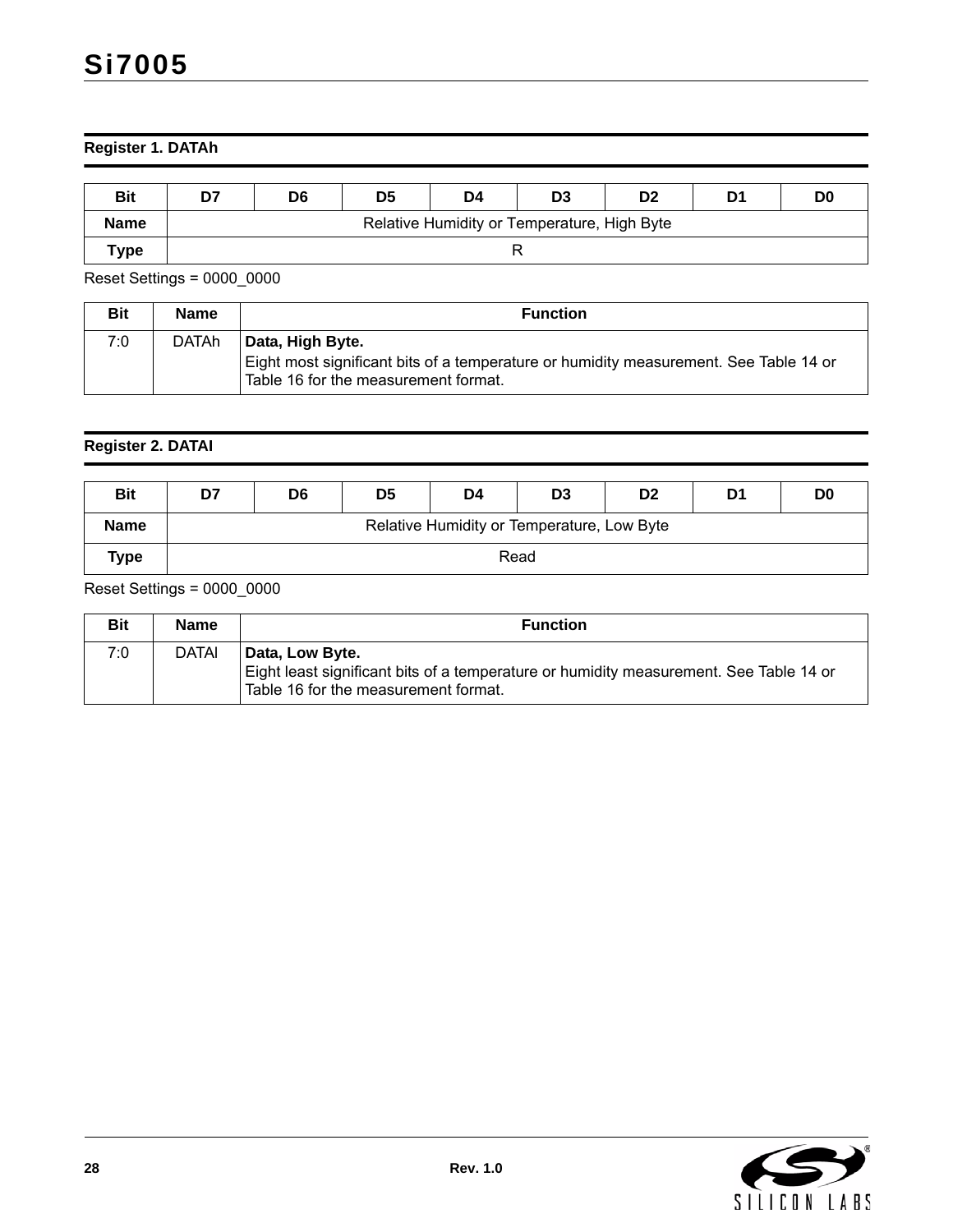# **Register 3. CONFIG**

| <b>Bit</b>  | D7 | D <sub>6</sub> | D <sub>5</sub> | D4          | D <sub>3</sub> | D <sub>2</sub> | D <sub>1</sub> | D <sub>0</sub> |
|-------------|----|----------------|----------------|-------------|----------------|----------------|----------------|----------------|
| <b>Name</b> |    |                | <b>FAST</b>    | <b>TEMP</b> |                |                | <b>HEAT</b>    | <b>START</b>   |
| <b>Type</b> |    |                | R/W            | R/W         |                |                |                | R/W            |

Reset Settings = 0000\_0000

| <b>Bit</b>   | <b>Name</b>  | <b>Function</b>                                                                         |
|--------------|--------------|-----------------------------------------------------------------------------------------|
| 7:6          | Reserved     | Reserved. Reads undefined. Always write as zero.                                        |
| 5            | <b>FAST</b>  | <b>Fast Mode Enable.</b><br>$0 = 35ms$ (typical)<br>$1 = 18ms$ (typical)                |
| 4            | TEMP         | <b>Temperature Enable.</b><br>$0$ = Relative humidity<br>$1 =$ Temperature              |
| 3:2          | Reserved     | Reserved. Reads undefined. Always write as zero.                                        |
| 1            | <b>HEAT</b>  | <b>Heater Enable.</b><br>$0 =$ heater off<br>$1 =$ heater on                            |
| $\mathbf{0}$ | <b>START</b> | <b>Conversion Start.</b><br>$0 =$ do not start a conversion<br>$1 =$ start a conversion |

### **Register 17. ID**

| <b>Bit</b>  | D7  | D <sub>6</sub>  | D <sub>5</sub>  | D4              | D <sub>3</sub>  | D <sub>2</sub>  | D <sub>1</sub>  | D <sub>0</sub>  |
|-------------|-----|-----------------|-----------------|-----------------|-----------------|-----------------|-----------------|-----------------|
| <b>Name</b> | ID7 | ID <sub>6</sub> | ID <sub>5</sub> | ID <sub>4</sub> | ID <sub>3</sub> | ID <sub>2</sub> | ID <sub>1</sub> | ID <sub>0</sub> |
| <b>Type</b> |     | R               |                 |                 |                 |                 |                 | ΓV.             |

Reset Settings = 0101\_0000

| <b>Bit</b> | <b>Name</b> | <b>Function</b>                             |
|------------|-------------|---------------------------------------------|
| 7.0        | ID          | Identification.                             |
|            |             | See section "5.1.5. Device Identification". |

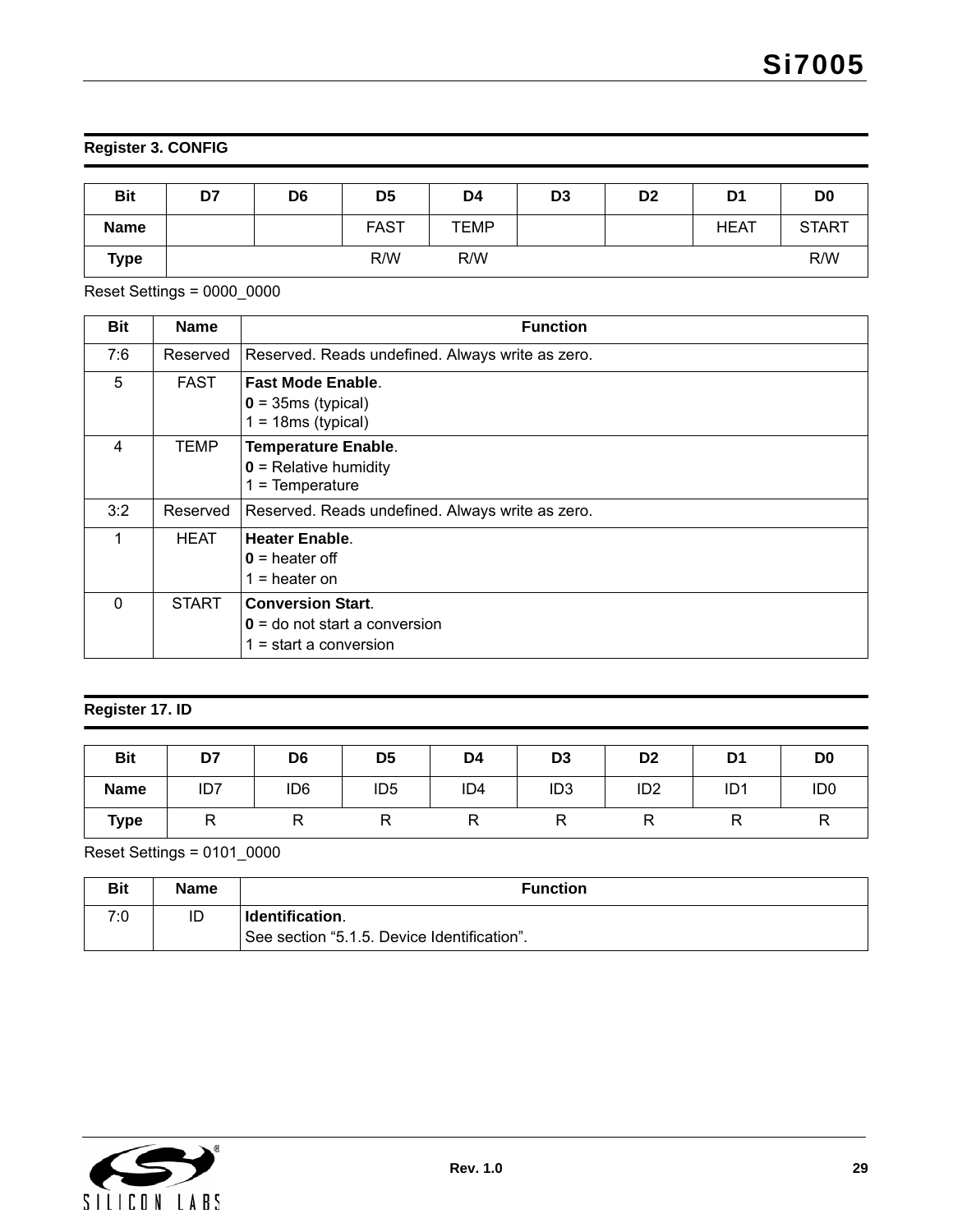# <span id="page-29-0"></span>**8. Pin Descriptions: Si7005**



### **Table 25. Pin Descriptions**

| Pin#                             | <b>Pin Name</b>        | Pin Type* | <b>Description</b>                                                                                                                                                                                                  |
|----------------------------------|------------------------|-----------|---------------------------------------------------------------------------------------------------------------------------------------------------------------------------------------------------------------------|
| 1, 8, 11, 19                     | <b>GND</b>             | G         | Ground.                                                                                                                                                                                                             |
| $2, 5-7, 12-14,$<br>16-18, 20-24 | <b>DNC</b>             |           | Do Not Connect.<br>Do not connect any of these pins to supply, ground or any other<br>signal. Internal pull-ups or pull-downs will prevent any of these pins<br>from floating.                                      |
| 3                                | <b>SCL</b>             |           | I <sup>2</sup> C Clock Signal.<br>This pin is voltage-tolerant. See Table 2.                                                                                                                                        |
| 4                                | <b>SDA</b>             | I/O       | I <sup>2</sup> C Data Signal.<br>This pin is voltage-tolerant. See Table 2.                                                                                                                                         |
| 9                                | V <sub>DD</sub>        | S         | $V_{DD}$ Power Supply (2.1 V $\leq$ V <sub>DD</sub> $\leq$ 3.6 V).                                                                                                                                                  |
| 10                               | $C_{EXT}$              |           | Decoupling Input for Internal Circuitry.<br>Connect a 4.7 µF capacitor between this pin and GND.                                                                                                                    |
| 15                               | $\overline{\text{CS}}$ |           | <b>Chip Select-Active Low Signal.</b>                                                                                                                                                                               |
| Epad                             | $T_{\mathsf{GND}}$     | G         | <b>Thermal Paddle.</b><br>This pad is connected to GND internally. The pad can be con-<br>nected to GND externally or it can be left open-circuit and used as<br>a thermal input to the on-chip temperature sensor. |
|                                  |                        |           | *Note: G = Ground, S = Power Supply, I = Digital Input, O = Digital Output, I/O = Input/Output.                                                                                                                     |

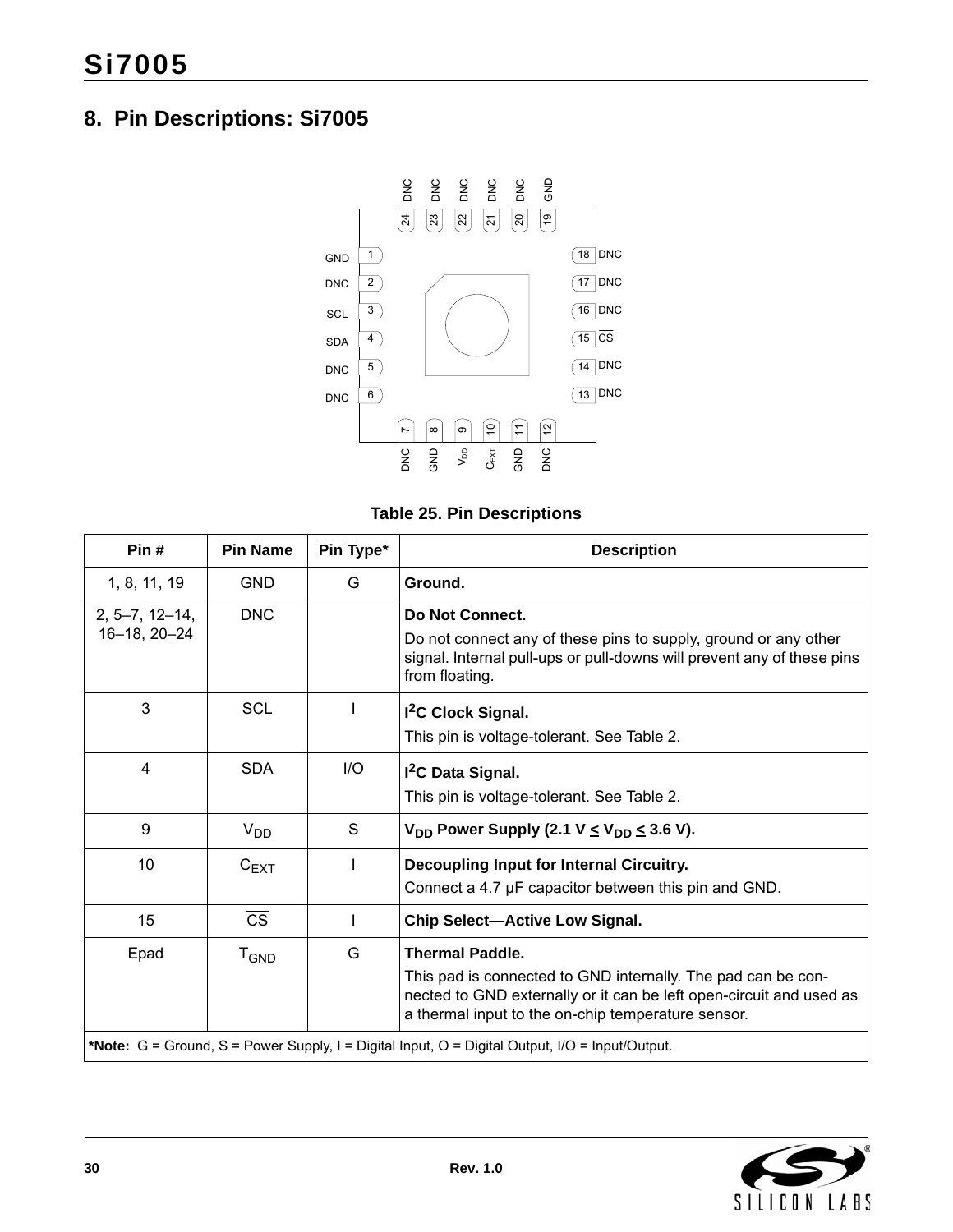# <span id="page-30-0"></span>**9. Ordering Guide**

- F

| P/N                           | <b>Description</b>                                                 | <b>Typ. Accuracy</b> |           | Pkg    | Operating       | <b>Filter</b> | <b>Packing</b> |
|-------------------------------|--------------------------------------------------------------------|----------------------|-----------|--------|-----------------|---------------|----------------|
|                               |                                                                    | <b>Temp</b>          | <b>RH</b> |        | Range (°C)      | <b>Cover</b>  | <b>Format</b>  |
| Si7005-B-FM1                  | Digital temperature/humidity sensor                                | ±0.5 °C              | ±3%       | QFN-24 | 0 to 70 °C      | Y             | Cut Tape       |
| Si7005-B-GM1                  | Digital temperature/humidity sensor                                | ±0.5 °C              | ±3%       | QFN-24 | $-40$ to +85 °C | Y             | Cut Tape       |
| Si7005-B-FMR                  | Digital temperature/humidity sensor                                | ±0.5 °C              | ±3%       | QFN-24 | 0 to 70 °C      | N             | Tape-and-reel  |
| Si7005-B-FM1R                 | Digital temperature/humidity sensor                                | ±0.5 °C              | ±3%       | QFN-24 | 0 to 70 $°C$    | Y             | Tape-and-reel  |
| Si7005-B-GMR                  | Digital temperature/humidity sensor                                | ±0.5 °C              | ±3%       | QFN-24 | $-40$ to +85 °C | $\mathsf{N}$  | Tape-and-reel  |
| Si7005-B-GM1R                 | Digital temperature/humidity sensor                                | ±0.5 °C              | ±3%       | QFN-24 | $-40$ to +85 °C | Y             | Tape-and-reel  |
| Si7005-B-FM                   | Digital temperature/humidity sensor                                | ±0.5 °C              | ±3%       | QFN-24 | 0 to 70 $°C$    | N             | Tube           |
| Si7005-B-GM                   | Digital temperature/humidity sensor                                | ±0.5 °C              | ±3%       | QFN-24 | $-40$ to +85 °C | N             | Tube           |
| Si7005USB-<br><b>DONGLE</b>   | USB demonstration/evaluation board                                 |                      |           |        |                 |               |                |
| Si7005-EVB                    | Si7005 daughter card with flex cable                               |                      |           |        |                 |               |                |
| Si7005EVB-UDP                 | Si7005 UDP plug-in daughter card                                   |                      |           |        |                 |               |                |
| Si7005EVB-<br><b>UDP-F960</b> | Low-power data logger demo/devel-<br>opment kit with C8051F960 MCU |                      |           |        |                 |               |                |

# **Table 26. Si7005 Device Ordering Guide**

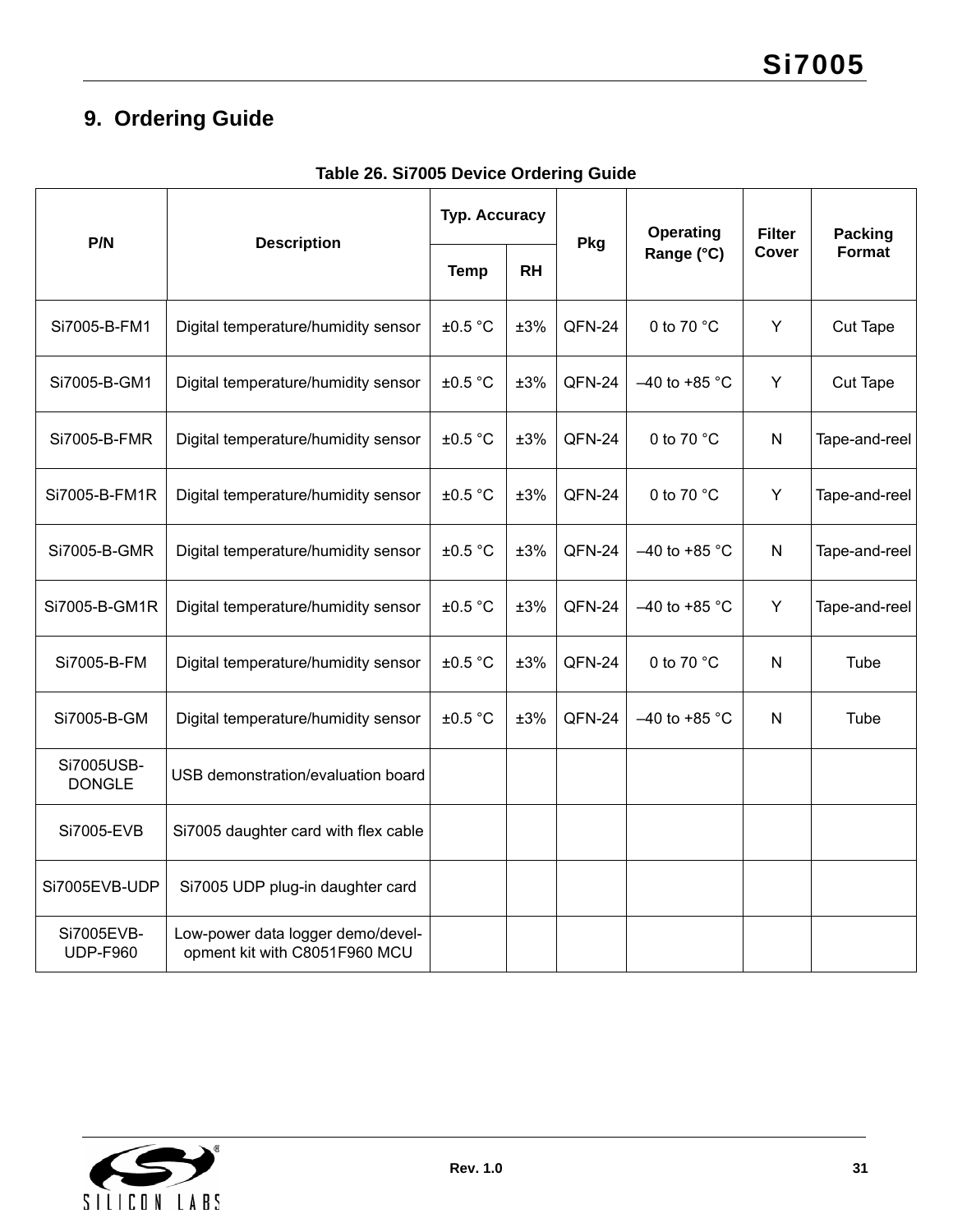# <span id="page-31-0"></span>**10. Package Outline**

### <span id="page-31-1"></span>**10.1. 24-Pin QFN**

[Figure 11](#page-31-2) illustrates the package details for the Si7005. Tables [27](#page-31-3) and [28](#page-31-4) list the values for the dimensions shown in the illustration. There are two package variants with slightly different height dimensions. The two package variants are otherwise interchangeable.



**Figure 11. 24-Pin Quad Flat No Lead (QFN)**

### **Table 27. 24-Pin Package Diagram Dimensions**

<span id="page-31-3"></span><span id="page-31-2"></span>

| <b>Dimension</b> | Min  | <b>Nom</b>                                         | <b>Max</b> | <b>Dimension</b> | Min  | <b>Nom</b> | Max  |
|------------------|------|----------------------------------------------------|------------|------------------|------|------------|------|
| A <sub>1</sub>   | 0.00 | 0.02                                               | 0.05       | H1               | 1.03 | 1.08       | 1.13 |
| b                | 0.18 | 0.25                                               | 0.30       | H <sub>2</sub>   |      | 1.68 REF   |      |
| D                |      | 4.00 BSC.                                          |            |                  | 0.30 | 0.35       | 0.40 |
| D <sub>2</sub>   | 2.55 | 2.65                                               | 2.75       | aaa              |      |            | 0.15 |
| e                |      | 0.50 BSC.                                          |            | bbb              |      |            | 0.15 |
| E                |      | 4.00 BSC.                                          |            | <b>CCC</b>       |      |            | 0.08 |
| E <sub>2</sub>   | 2.55 | 2.65                                               | 2.75       | ddd              |      |            | 0.10 |
| Notes:           |      |                                                    |            |                  |      |            |      |
| 1.               |      | Dimensioning and Tolerancing per ANSI Y14.5M-1994. |            |                  |      |            |      |

**2.** Recommended card reflow profile is per the JEDEC/IPC J-STD-020 specification for Small Body Components.

### **Table 28. Package Variants**

<span id="page-31-4"></span>

|                  |                                 | <b>Variant A</b> |      | <b>Variant B</b>                |      |      |
|------------------|---------------------------------|------------------|------|---------------------------------|------|------|
| <b>Dimension</b> | Min<br><b>Max</b><br><b>Nom</b> |                  |      | Min<br><b>Max</b><br><b>Nom</b> |      |      |
|                  | 0.80                            | 0.90             | 1.00 | 0.70                            | 0.75 | 0.80 |

**Note:** All Dimensions are in mm unless otherwise noted.

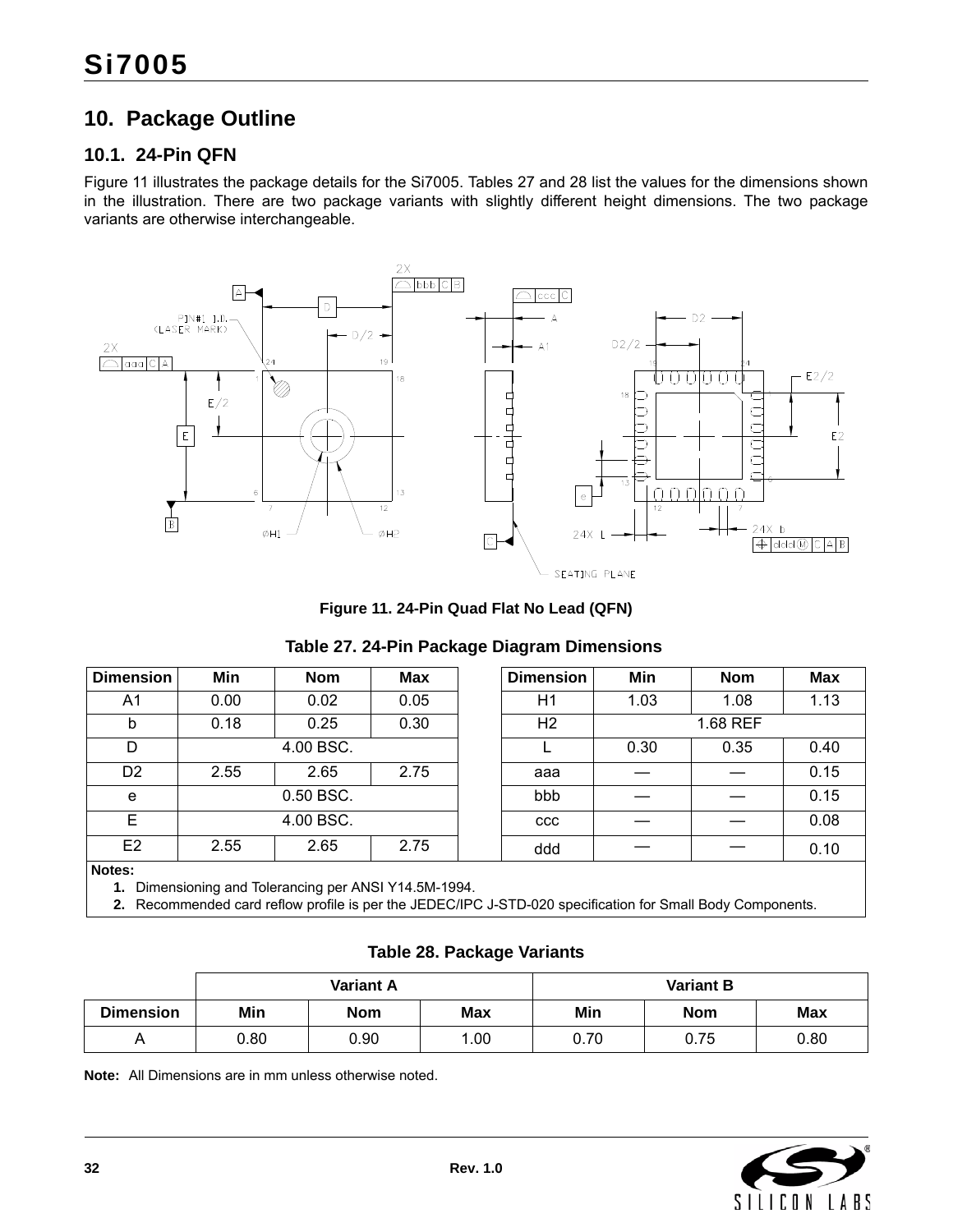### <span id="page-32-0"></span>**10.2. 24-Pin QFN with Protective Cover**

[Figure 12](#page-32-1) illustrates the package details for the Si7005 with the optional protective cover. Tables [29](#page-32-2) and [30](#page-32-3) list the values for the dimensions shown in the illustration. There are two package variants with slightly different height dimensions. The two package variants are otherwise interchangeable.



**Figure 12. 24-Pin Quad Flat No Lead (QFN) With Protective Cover**

<span id="page-32-2"></span><span id="page-32-1"></span>

| <b>Dimension</b> | Min  | <b>Nom</b>     | <b>Max</b> | <b>Dimension</b> | Min  | <b>Nom</b> | <b>Max</b> |
|------------------|------|----------------|------------|------------------|------|------------|------------|
| A1               | 0.00 | 0.02           | 0.05       | h                | 0.76 | 0.83       | 0.90       |
| b                | 0.18 | 025            | 0.30       |                  | 0.30 | 0.35       | 0.40       |
| D                |      | 4.00 BSC.      |            | R <sub>1</sub>   | 0.45 | 0.50       | 0.55       |
| D <sub>2</sub>   | 2.55 | 2.65           | 2.75       | aaa              |      |            | 0.15       |
| e                |      | 0.50 BSC.      |            | bbb              |      |            | 0.15       |
| E                |      | 4.00 BSC.      |            | <b>CCC</b>       |      |            | 0.08       |
| E <sub>2</sub>   | 2.55 | 2.65           | 2.75       | ddd              |      |            | 0.10       |
| F <sub>1</sub>   | 3.70 | 3.80           | 3.90       |                  |      |            |            |
| F <sub>2</sub>   | 3.70 | 3.80           | 3.90       |                  |      |            |            |
| Notes:           |      | $\blacksquare$ |            |                  |      |            |            |

#### **Table 29. 24-Pin Package Diagram Dimensions**

**1.** Dimensioning and Tolerancing per ANSI Y14.5M-1994.

**2.** Recommended card reflow profile is per the JEDEC/IPC J-STD-020 specification for Small Body Components.

### **Table 30. Package Variants**

<span id="page-32-3"></span>

|                  | <b>Variant A</b> |            |            | <b>Variant B</b>         |            |            |
|------------------|------------------|------------|------------|--------------------------|------------|------------|
| <b>Dimension</b> | Min              | <b>Nom</b> | <b>Max</b> | Min                      | <b>Nom</b> | <b>Max</b> |
| Α                |                  |            | 1.41       | $\overline{\phantom{a}}$ |            | 1.21       |
| A <sub>2</sub>   | 0.80             | 0.90       | 1.00       | 0.70                     | 0.75       | 0.80       |

**Note:** All Dimensions are in mm unless otherwise noted.

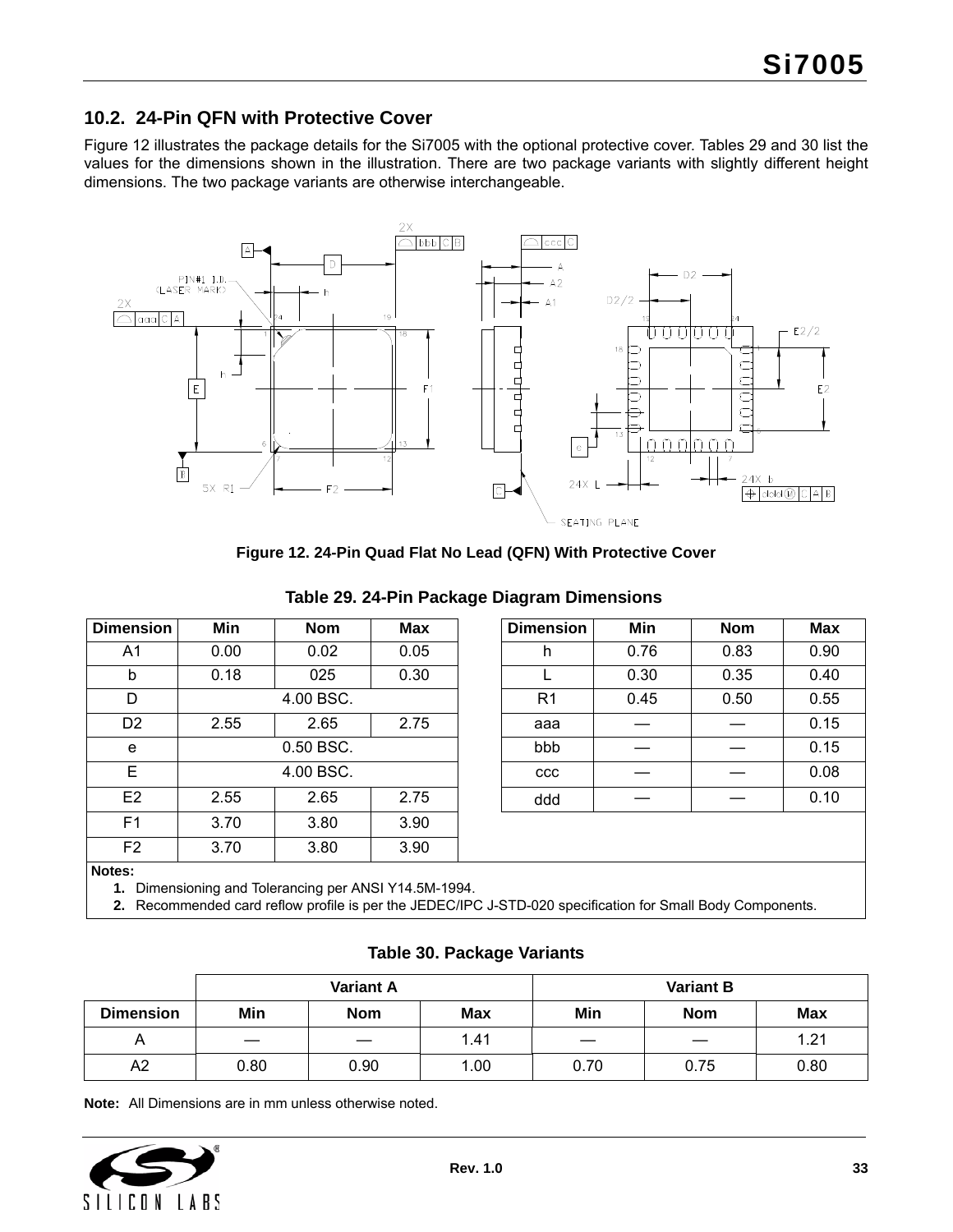# <span id="page-33-0"></span>**11. PCB Land Pattern and Solder Mask Design**

[Figure 13](#page-33-1) illustrates the recommended PCB land pattern for use with the Si7005's 4x4 mm QFN package.



<span id="page-33-1"></span>**Figure 13. Typical QFN-24 PCB Land Pattern**

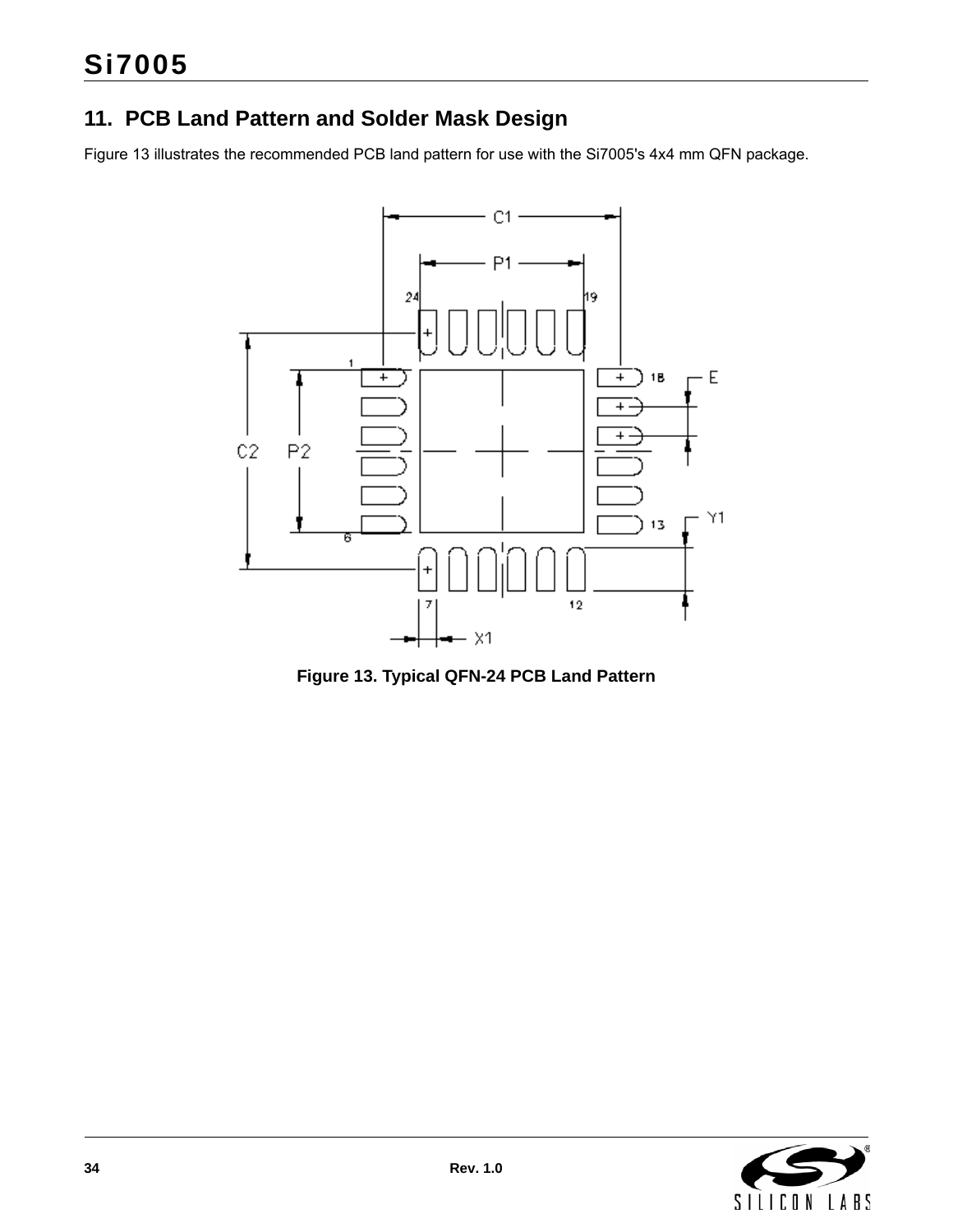### **Table 31. PCB Land Pattern Dimensions**

| Symbol         | mm   |
|----------------|------|
| C <sub>1</sub> | 4.00 |
| C <sub>2</sub> | 4.00 |
| E              | 0.50 |
| P <sub>1</sub> | 2.75 |
| P <sub>2</sub> | 2.75 |
| X1             | 0.30 |
| Y1             | 0.75 |

**Notes:**

#### **General**

- **1.** All dimensions shown are at Maximum Material Condition (MMC). Least Material Condition (LMC) is calculated based on a Fabrication Allowance of 0.05 mm.
- **2.** This Land Pattern Design is based on the IPC-7351 guidelines.

#### **Solder Mask Design**

**3.** All metal pads are to be non-solder mask defined (NSMD). Clearance between the solder mask and the metal pad is to be  $60\mu m$  minimum, all the way around the pad.

#### **Stencil Design**

- **4.** A stainless steel, laser-cut and electro-polished stencil with trapezoidal walls should be used to assure good solder paste release.
- **5.** The stencil thickness should be 0.125 mm (5 mils).
- **6.** The ratio of stencil aperture to land pad size should be 1:1 for all perimeter pins.
- **7.** A 2x2 array of 0.95 mm square openings on 1.35 mm pitch should be used for the center ground pad.

#### **Card Assembly**

- **8.** A No-Clean, Type-3 solder paste is recommended.
- **9.** The recommended card reflow profile is per the JEDEC/IPC J-STD-020 specification for Small Body Components.

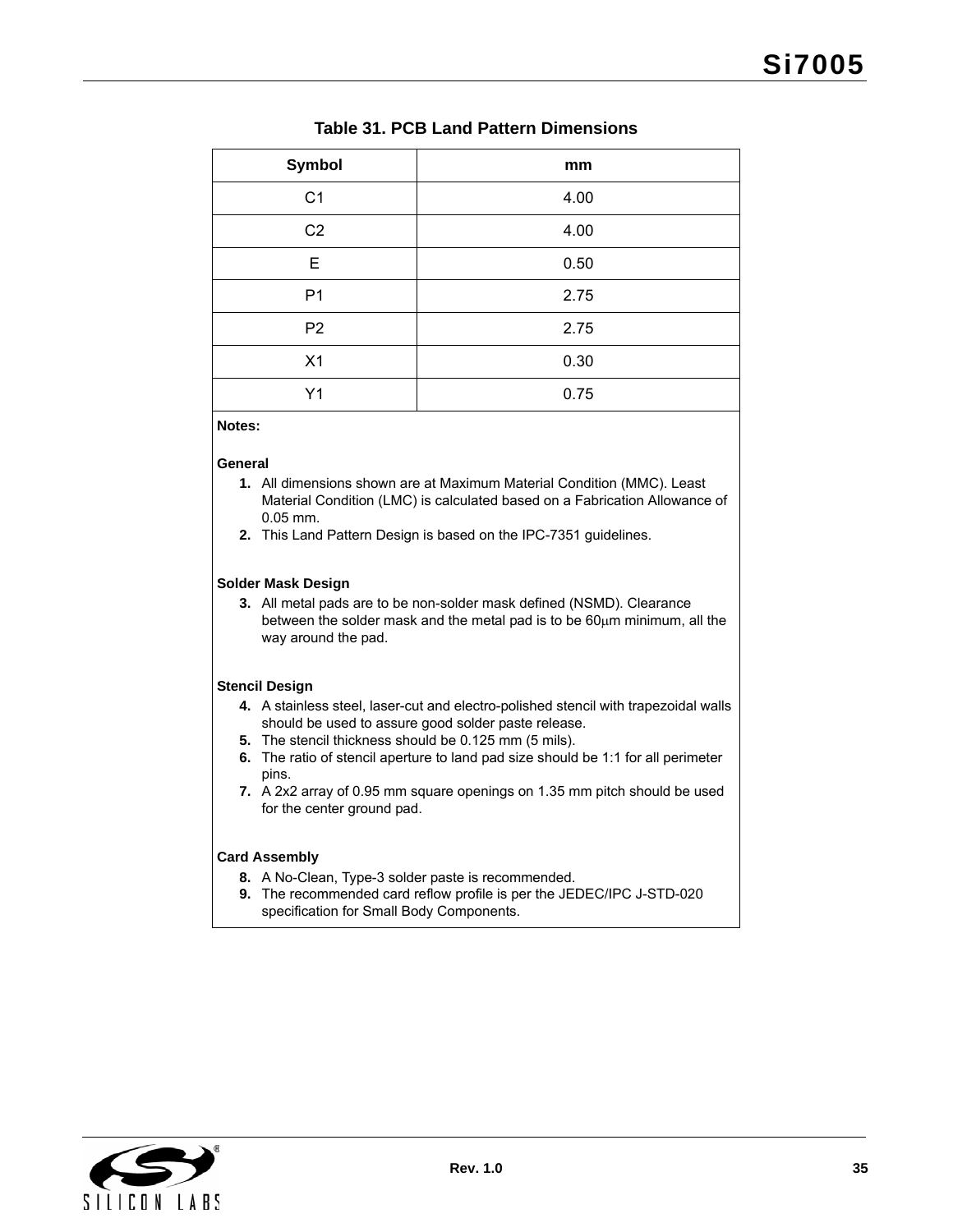# <span id="page-35-0"></span>**12. Top Marking**

# <span id="page-35-1"></span>**12.1. Si7005 Top Marking**



# <span id="page-35-2"></span>**12.2. Top Marking Explanation**

| Location                                                                                                                                                                                                                       | <b>Marking</b> | <b>Explanation</b>                                    |  |  |  |  |
|--------------------------------------------------------------------------------------------------------------------------------------------------------------------------------------------------------------------------------|----------------|-------------------------------------------------------|--|--|--|--|
| Upper Left                                                                                                                                                                                                                     | 7005           | Part Number                                           |  |  |  |  |
| Upper Right                                                                                                                                                                                                                    | TTTT           | Manufacturing trace code                              |  |  |  |  |
| Lower Left                                                                                                                                                                                                                     | (Dot)          | Pin 1 Identifier                                      |  |  |  |  |
| Lower Right                                                                                                                                                                                                                    | <b>YYWW</b>    | Manufacturing date code<br>$YY = year$<br>$WW = week$ |  |  |  |  |
| Note: The top mark may not be visible if the optional protective cover is installed. If needed, the device can be identified by<br>reading the identification register as explained in section "5.1.5. Device Identification". |                |                                                       |  |  |  |  |

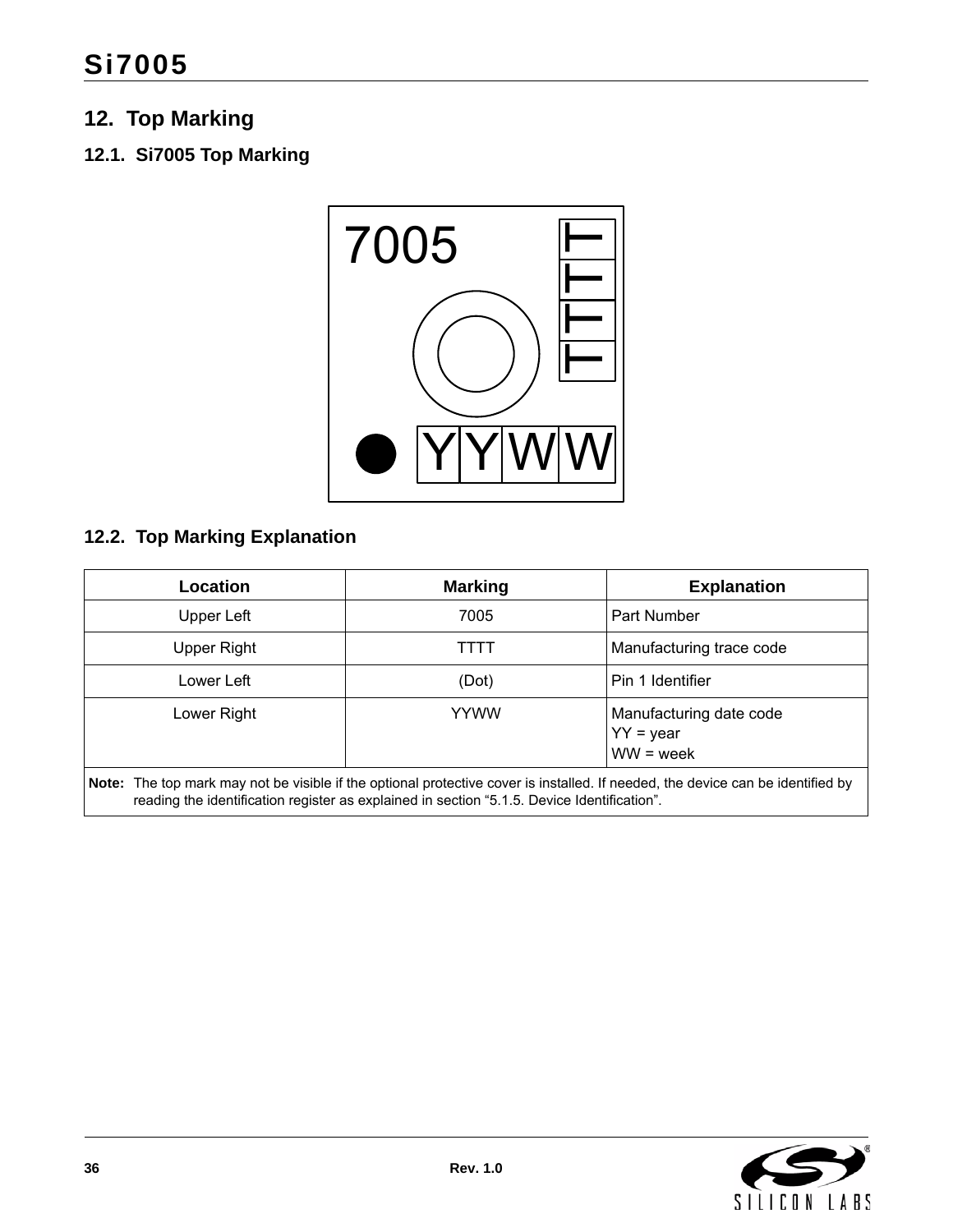# <span id="page-36-0"></span>**13. Additional Reference Resources**

- Si7005USB Dongle User's Guide
- Si7005EVB-UDP User's Guide
- AN607: Si70xx Humidity Sensor Designer's Guide

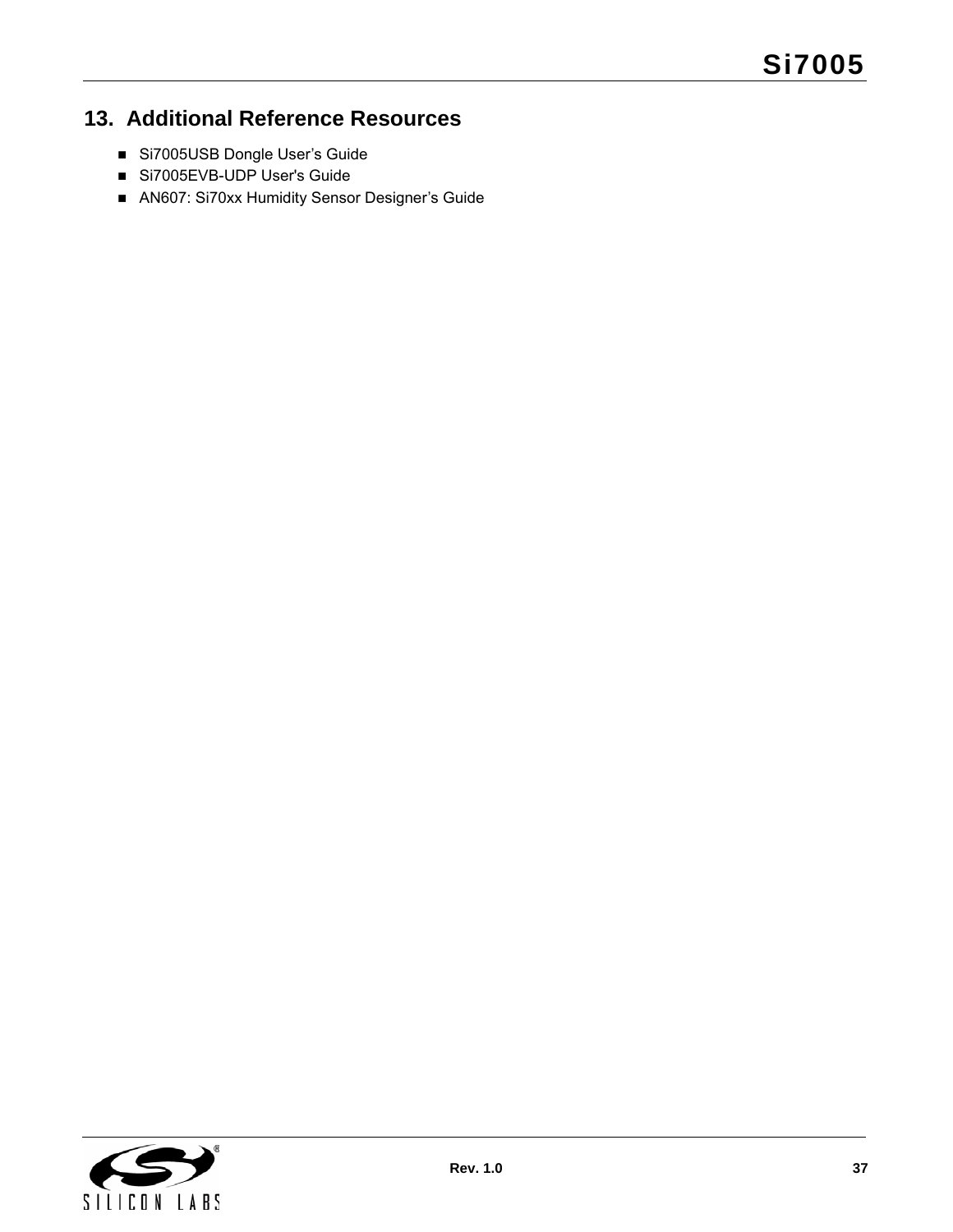# <span id="page-37-0"></span>**DOCUMENT CHANGE LIST**

# **Revision 0.1 to Revision 0.2**

- Updated Table 2, "General Specifications\*," on page 4.
- Updated [Table 4, "Humidity Sensor," on page 7.](#page-6-6) • New Note  $1$ .
- Added Table 6, "Thermal Characteristics," on [page 9.](#page-8-3)
- Updated [Table 7, "Absolute Maximum Ratings](#page-8-2)<sup>1,2</sup>," [on page 9.](#page-8-2)
	- Updated max value for "Voltage on SDA or SCL pin with respect to GND" parameter.
- Updated [Figure 2 on page 7.](#page-6-0)
- Updated [Figure 3 on page 8.](#page-7-2)
- Updated "2.1.1. Steps to Perform Relative Humidity Measurement" on page 9.
- Updated Table 12, "14-Bit Temperature Result Available in Registers 1 and 2," on page 10. • Revised title.
- Added "2.1.6. RSVD" on page 11.
- Updated "2.2. I2C Operation" on page 12.
- Updated [Table 22, "I2C Read Sequence for a Single](#page-23-0)  [Register," on page 24.](#page-23-0)
- Updated Table 23, "I2C Read Sequence for RH or [Temperature Conversion Result," on page 24.](#page-23-1)

# **Revision 0.2 to Revision 0.9**

- **Updated Features/Applications/Description**
- Added pinout drawing to front page
- Updated Electrical Specifications
- Clarified voltage tolerance of  $\overline{CS}$ , SDA, and SCL pins
- Updated Typical Application Circuits and BOMs
- **Updated and expanded Functional Description**
- Updated Host Interface
- **Updated register descriptions**
- Added drawing and photo of device with cover
- Updated and expanded Ordering Guide
- Expanded Additional Reference Resources

### **Revision 0.9 to Revision 1.0**

- **Updated and expanded General Specification** Table 2
- **Updated and expanded General Specification** Table 3
- Updated Figure 1.
- Updated Figure 2.
- **Updated Bill of Materials**
- Added Linearization Coefficients Table 10,11
- Updated Host Interface
- Updated <sup>2</sup>C Operation
- Amended Connection Diagram
- Amended Ordering Guide
- Expanded Additional Reference Resources

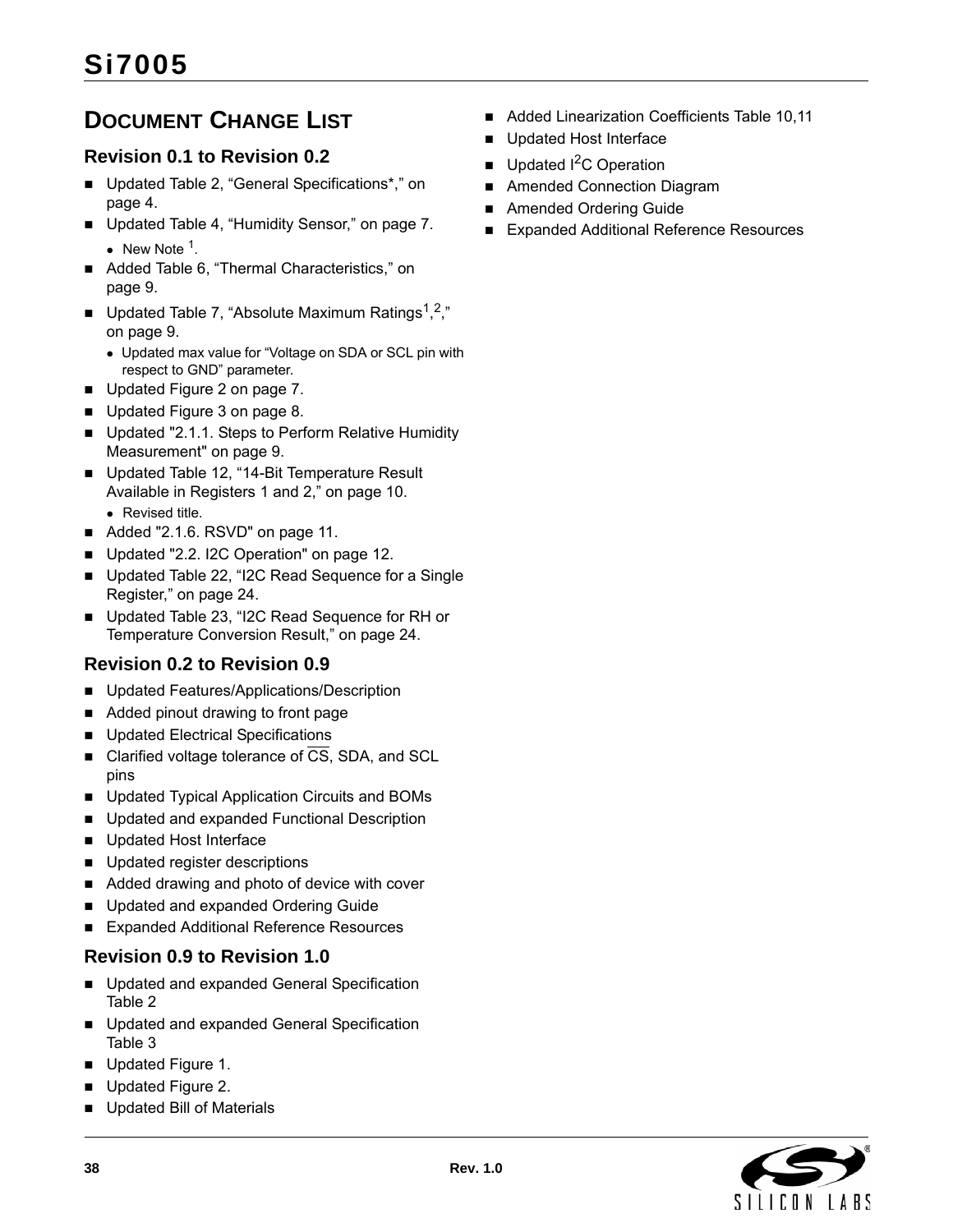# **NOTES:**